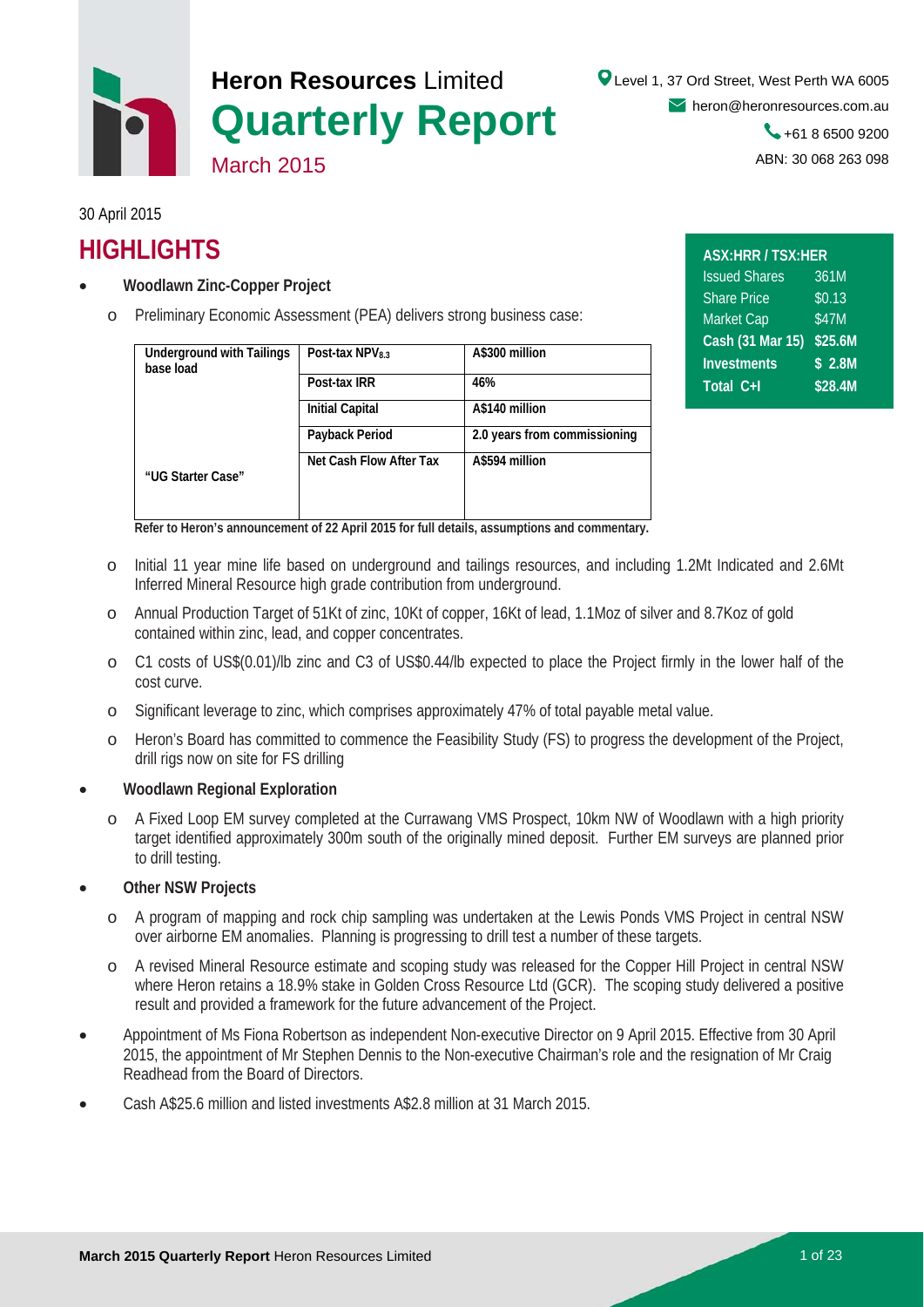Heron Resources ("Heron" or the "Company") is pleased to provide the report for the March Quarter 2015. During this reporting period the Company has principally been focused on advancing the Woodlawn Project through the completion of the Preliminary Economic Assessment (PEA) covering an initial underground 'Starter Case' along with the co-treatment of the tailings resource. The results from the PEA were made available subsequent to the end of the Quarter but prior to the release of this Quarterly Report.

### **WOODLAWN ZINC-COPPER PROJECT**

Heron holds a direct 100% ownership of the mineral rights at the Woodlawn Mine site situated 40km south of Goulburn and 200km south-west of Sydney, in southern NSW, Australia (Figure 1). It is Heron's aim to create a profitable, long life and low cost mineral processing operation at Woodlawn that produces base and precious metal concentrates. Heron also holds a portfolio of advanced stage exploration tenements adjacent to the Woodlawn site covering the prospective felsic volcanics that host the Woodlawn VMS deposit.



Historically, the Woodlawn Mine operated from 1978 to 1998 and processed 13.8 million tonnes of ore from the Woodlawn open pit, underground and satellite deposits grading 9.1% zinc, 1.6% copper; 3.6% lead, 0.5g/t gold and 74g/t silver.

The mine was closed in March 1998 due to prevailing low metal prices and external corporate issues. Post mine closure, the mineral rights contained within the Woodlawn Mining Licence SML20 were purchased by TriAusMin Ltd. Since that time, work has focused on evaluating the potential to re-process tailings from previous mining operations (termed the **Woodlawn Retreatment Project – WRP**), and to re-develop the underground mine (the **Woodlawn Underground Project – WUP**). Regional exploration has also been undertaken in the vicinity of Woodlawn with the objective of discovering new, high grade satellite deposits (**Woodlawn Exploration Project – WEP**).

### *Figure 1: Woodlawn location map*

The WRP has previously been studied to a higher level of detail (Feasibility Study and Front End Engineering Design Study 2012). In August 2014, following the merger with TriAusMin, the Company committed to undertaking a significant drilling program and formal study (PEA) centred on the combined development of the WUP and WRP. During the Quarter this drilling program was completed, resources estimated and significant progress made on the PEA study.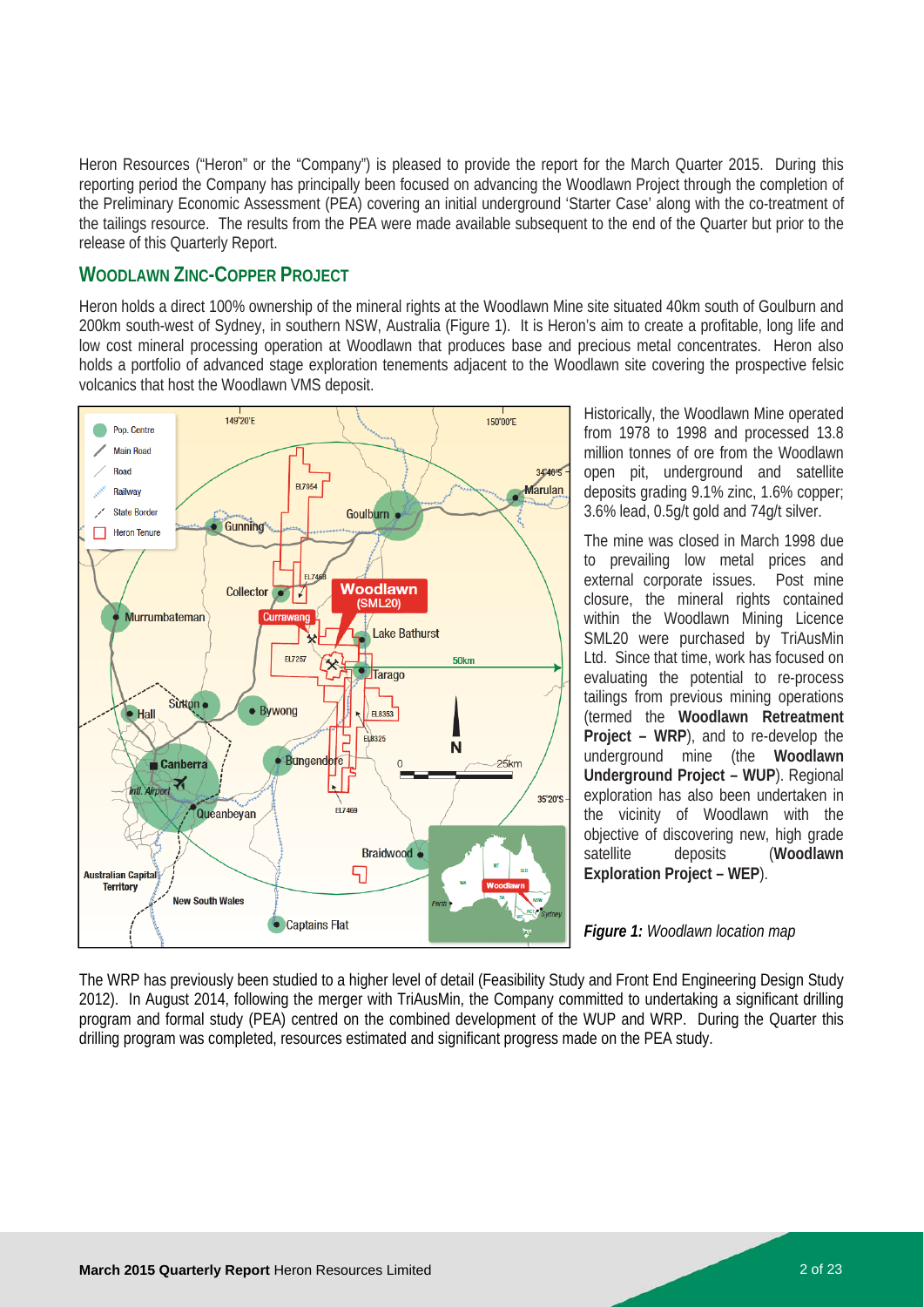### **Woodlawn Project – Preliminary Economic Assessment (PEA)**

Subsequent to the end of the Quarter the Company released the results of the PEA focused on the combined development of the WUP 'Starter Case' and WRP projects at Woodlawn with the principle objective of demonstrating the technical and economic viability in establishing new operations at the site. This Quarterly Report incorporates by reference the complete ASX announcement relating to these results which was released to the market on 22 April 2015 and is entitled "Preliminary Economic Assessment Delivers Strong Business Case for the Woodlawn Zinc-Copper Project" ("PEA Announcement"). The PEA Announcement is available from the Company website at www.heronresources.com.au or from the ASX or SEDAR, and contains the JORC Table 1 relating to the Underground Mineral Resources as well as the detailed technical and financial assumptions which underpin the PEA results.

The PEA delivered a strong base case with key financial measures of:

| Combined                               | Post-tax $NPV_{8.3}^*$  | A\$300 million               |
|----------------------------------------|-------------------------|------------------------------|
| Underground plus<br>Tailings base load | Post-tax IRR            | 46%                          |
|                                        | <b>Initial Capital</b>  | A\$140 million               |
| "UG Starter Case"                      | Payback Period          | 2.0 years from commissioning |
|                                        | Net Cash Flow After Tax | A\$594 million               |

\*Results reported using an 8.3% post tax real discount rate (approx. 10% post-tax nominal), with AUD/USD FX trending from 0.80 to 0.73 by 2021, and with flat real commodity prices of US\$1.09/lb Zn, US\$0.95/lb Pb, US\$3.00/lb Cu, US\$18.5/oz Ag and US\$1,200/oz Au. Other assumptions are detailed later in this release and in the release dated 22 April 2015.

- o C1 costs of US\$(0.01)/lb zinc and C3 of US\$0.44/lb are expected to place the Project firmly in the lower half of the cost curve.
- o Economics remained robust using current commodity prices (forward curve adjusted), achieving a post-tax NPV8.3 of A\$192 million and IRR of 34%.
- o Significant leverage to zinc, which comprised approximately 47% of total payable metal value.

The project is further supported by a number of attractive attributes including:

- o Initial 11 year mine life based on underground and tailings resources, and including 1.2Mt Indicated and 2.6Mt Inferred Mineral Resource high grade contribution from underground.
- o Total life-of-mine (LOM) Production Target of 353Kt of zinc, 77Kt of copper, 112Kt of lead, 8.9Moz of silver and 59Koz of gold.
- o Processing rate of 1.5Mtpa through standard sequential flotation, with steady state (2020-2023) annual Production Target of 51Kt of zinc, 10Kt of copper, 16Kt of lead, 1.1Moz of silver and 8.7Koz of gold contained within zinc, lead, and copper concentrates.
- o Utiliseing existing mine and transport infrastructure to achieve significant reductions in development costs, with a revised underground portal location on the west side of the previous Woodlawn pit enabling first production from the second quarter after underground works commence.

The recent drilling program had been focused on improving the quality of the resource available for the initial underground mine plan with the production schedule being combined with the tailings resource for treatment through a single plant:

- o "UG Starter Case" focused on the shallower underground areas of the deposit reflecting the success of the recent drilling program – high level of confidence for extensions to the mineralisation at depth and along strike.
- o Based upon 36% Measured, 35% Indicated and 29% Inferred Mineral Resources, comprising:
	- Woodlawn Underground Project (WUP): 32% Indicated and 68% Inferred.
	- Woodlawn Tailings Retreatment Project (WRP): 47% Measured, 37% Indicated and 16% Inferred.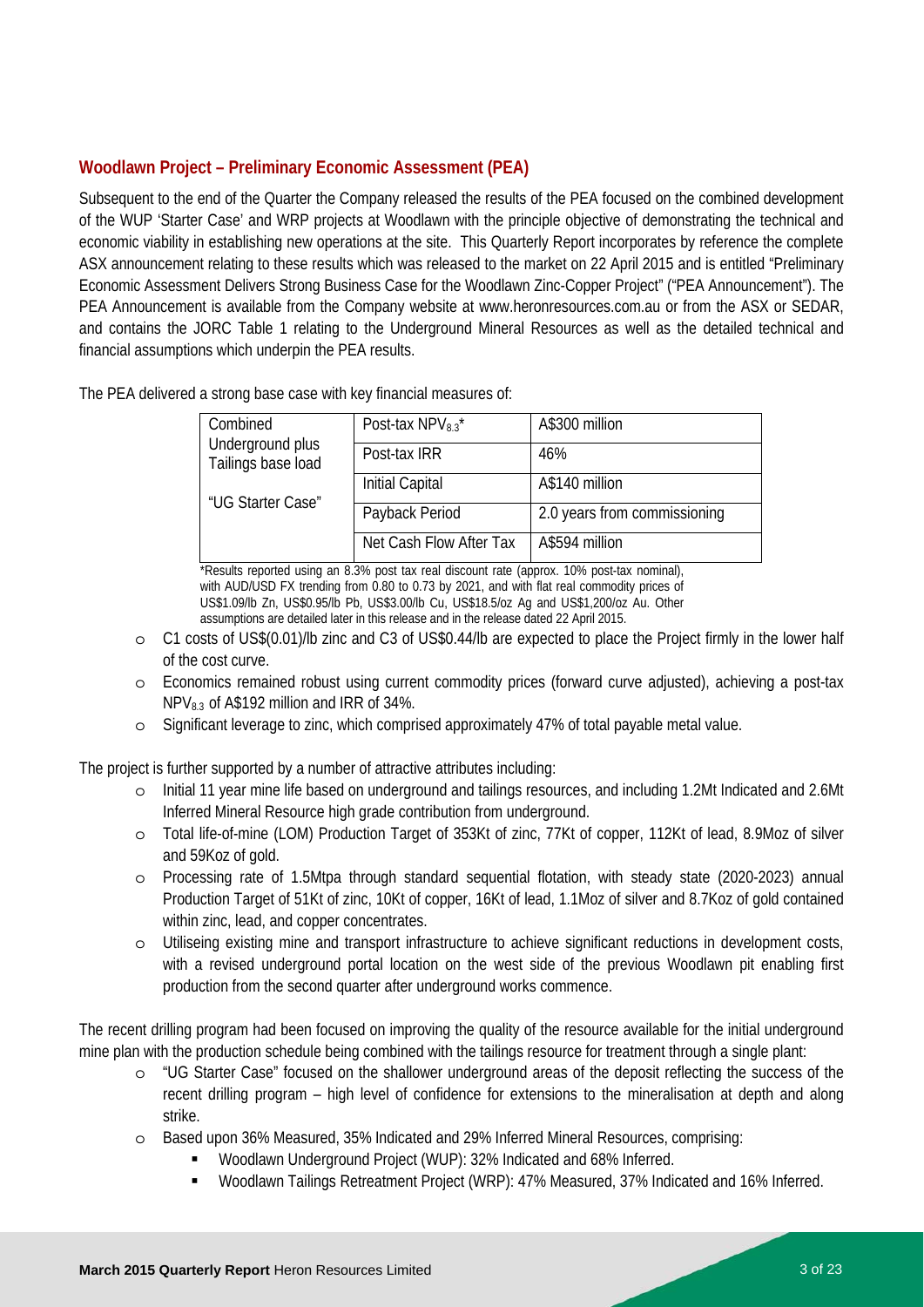- o Conservative approach taken to re-modelling of the underground Mineral Resource, with exclusion of all moderate to higher risk previously stoped areas – to be reconsidered post mine access and re-assessment from underground.
- o Highly successful Phase I exploration drilling program over the last 8 months defining the majority of the total underground plant feed of 1.2Mt Indicated and 2.6Mt Inferred Mineral Resources.
- o Low-risk underground resource base: 80% of underground tonnes in the production schedule sourced from areas away from previous mining.

In addition to the resource extensions arising from the drilling, the program continued to highlight the excellent exploration potential from within the Woodlawn mineralised system:

- o Significant exploration potential remains within the underground environ including additional shallow, nearsurface targets that will be tested in the next stage of drilling with scope to materially increase the Production Target.
- o Deeper underground extensions to be targeted with underground drilling post-commissioning management anticipates that any such depth extensions discovered have the potential to add significant project value.
- o The water-filled Evaporation Dams immediately northwest of the Woodlawn deposit have previously hindered drill exploration of immediate mineralization strike extensions (addressed with drill causeways).
- o Similarly, minimal drill exploration of the favourable felsic to mafic volcanics between the Woodlawn mining centre and Currawang mining centre located 10km NW.

As a result of the very positive outcomes from the PEA, the Company has adopted an expedited development path:

- o Heron's Board has committed to commencing the Feasibility Study (FS) to progress the development of the Project with the objective of completing this study by mid-2016.
- o Rigs mobilised for new drill program comprising in-fill drilling and follow up on high priority exploration targets.
- o Early start up potential to be examined, based on a staged development of the tailings (Front-end Engineering & Design "FEED" completed 2012) followed by the integration of underground hard rock components.

The completed PEA study document will be published on Heron's web site, the ASX (ASX:HRR) and SEDAR www.sedar.com (TSX:HER) within 45 days of the PEA news release issued on 22 April 2015.



*Project Overview* 

The Woodlawn Project benefits from a mining lease (SML 20) that has recently been renewed for a further 15 years, and major project approvals (statutory approval) that allows for mining operations at the Woodlawn site until 31 December 2034.

Figure 2 shows the Woodlawn site layout including location of the proposed plant site.

*Figure 2: Woodlawn Site Layout*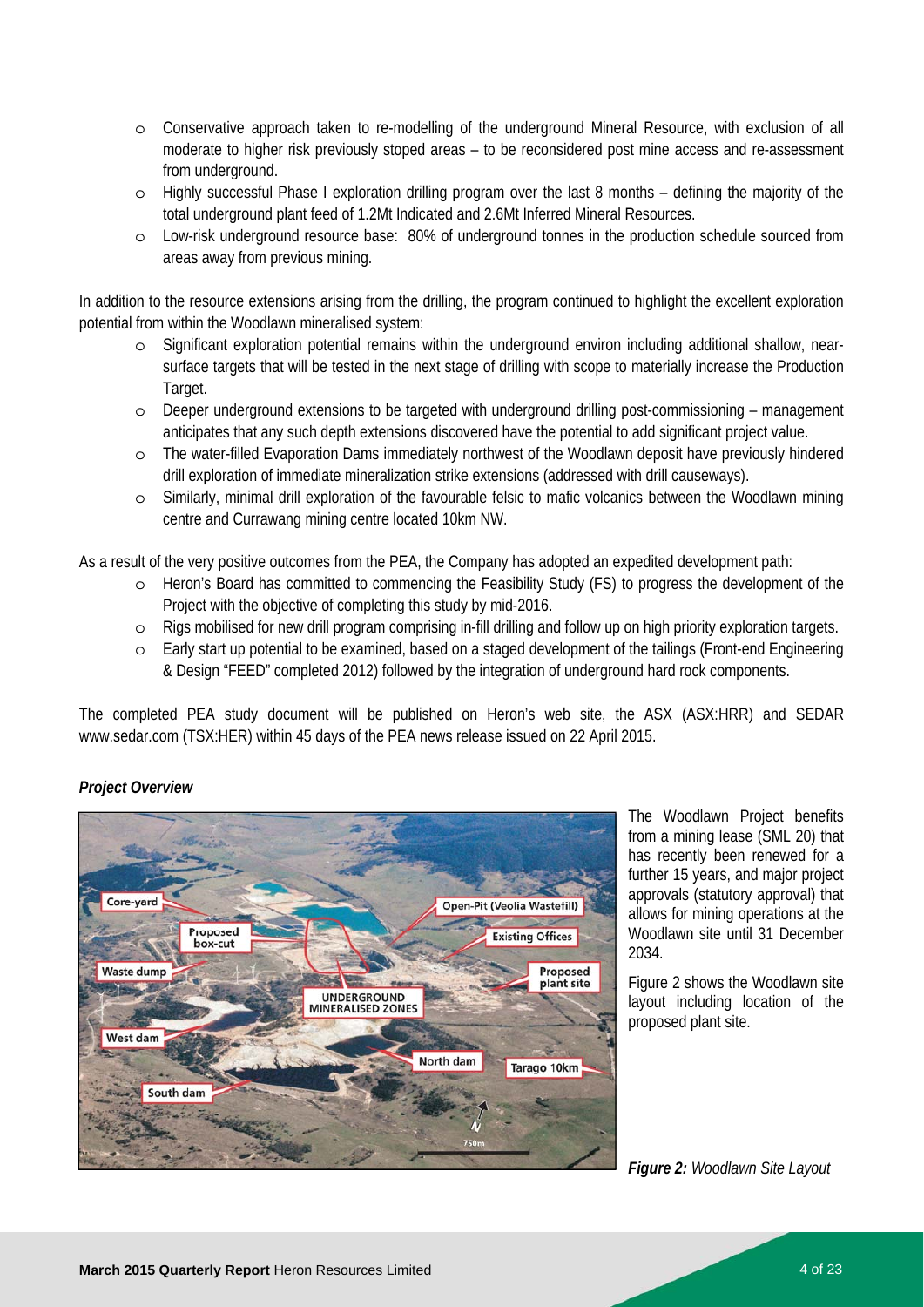### *Underground (WUP) Mineral Resource*

An updated Mineral Resource estimate (Table 1) for the Woodlawn Underground Project was compiled under JORC 2012 and NI 43-101 guidelines and incorporated the results of the Phase 1 drilling program and an extensive review of historic data. The Phase 1 drill program completed during the Quarter totalled 20 diamond core holes (DDH) for 7,613m and 11 reverse circulation (RC) holes for 1,201m. Figure 3 provides an oblique view through the Mineral Resource block model.

Drilling focused initially on the Kate Lens before drilling key positions within the near-surface portions of other lenses. The deepest hole (WNDD0006) was drilled to a depth of 940m and intersected multiple massive sulphides in the I and D lens positions. While considerable resource potential exists in deeper parts of the system, the PEA focus was on the shallower, up-dip lens positions, with the result that the underground Mineral Resource used in the production schedule for the PEA extended the depth of the mine only 80m below previous workings.

Heron adopted a deliberately cautious approach to areas that would be considered remnant, resulting in a reduction in the historical underground Mineral Resource. There were numerous areas adjacent to historical mining voids which were excluded from the new resource estimate, and there remains considerable potential to re-incorporate these zones into the mine plan once operations are under way and underground access facilitates closer and amenable to more detailed assessment.

The Mineral Resource has been reported undiluted to a lower cut-off grade of 7% ZnEq, a value that approximates the estimated lower cut-off grade for the mining methods considered by the PEA study.



*Figure 3: Woodlawn underground Mineral Resource. Oblique sectional view looking north-east – block model coloured by ZnEq grades*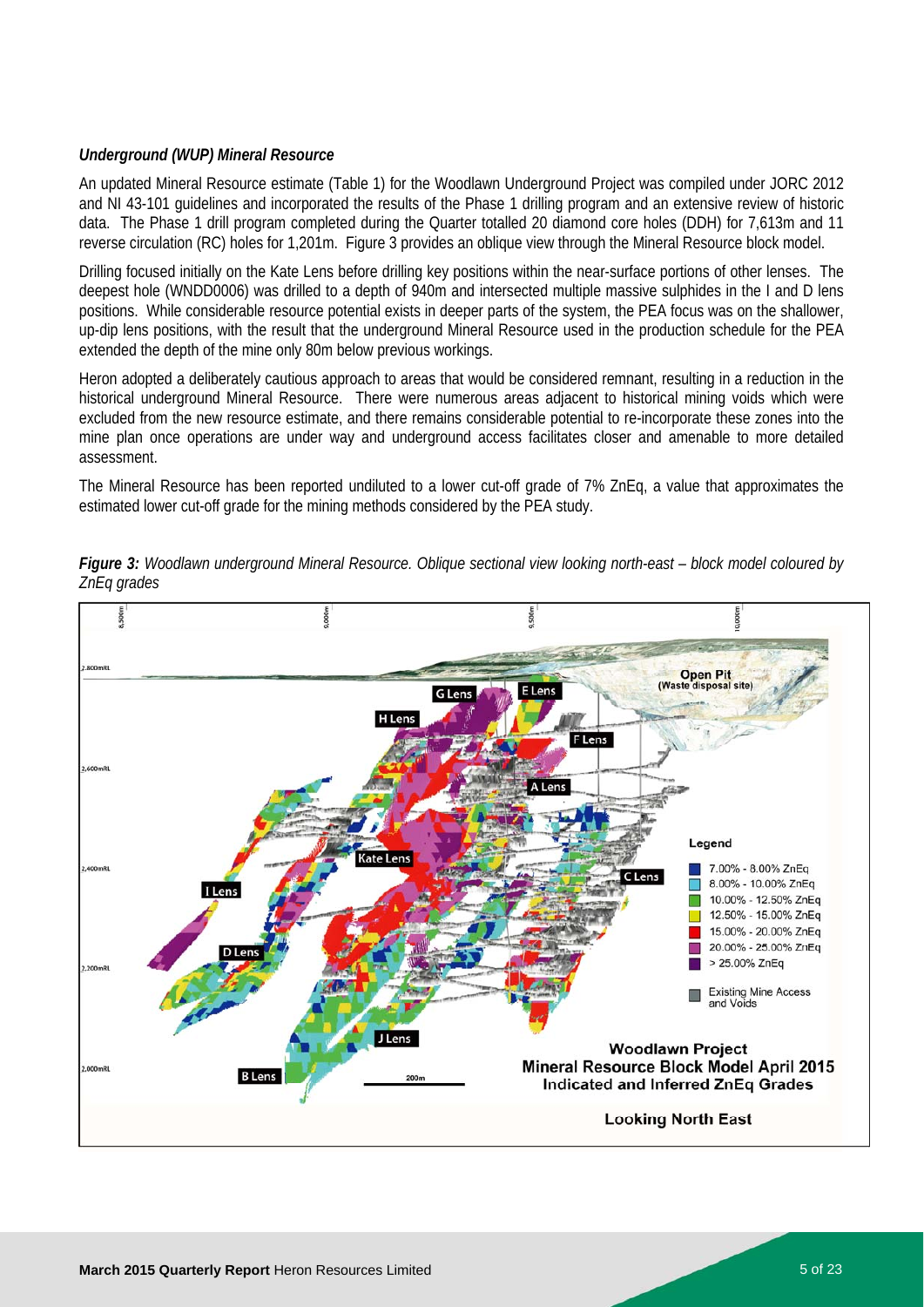| Reported at a 7% ZnEq lower cut-off grade |                          |                  | Grades          |          |           |          |         |         |
|-------------------------------------------|--------------------------|------------------|-----------------|----------|-----------|----------|---------|---------|
| Type                                      | <b>Resource Category</b> | Quantity<br>(Mt) | $ZnEq(\%)$      | $Zn(\%)$ | $Cu$ $\%$ | $Pb(\%)$ | Au(g/t) | Ag(g/t) |
| Polymetallic                              | Indicated                | 1.6              | 21              | 10.7     | 1.5       | 4.0      | 0.46    | 78      |
| Polymetallic                              | Inferred                 | 3.0              | 19              | 8.1      | 1.6       | 3.2      | 0.88    | 70      |
| Copper                                    | Indicated                | 0.8              | 10 <sup>°</sup> | 1.0      | 2.8       | 0.3      | 0.07    | 16      |
| Copper                                    | Inferred                 | 1.1              | 11              | 1.1      | 2.8       | 0.2      | 0.14    | 15      |

*Table 1: Mineral Resource Estimate - Woodlawn Underground Project (WUP)* 

Notes to accompany Mineral Resource Table: Refer to the PEA Announcement for further details. Please refer to the final page of this release for Qualified Persons statements. ZnEq% refers to a calculated Zn equivalent grade the formula for which is stated in the PEA Announcement; Polymetallic Type refers to polymetallic massive sulphide mineralisation with high-grade Zn and Pb; Copper Type refers to Cu dominated massive and stringer sulphide mineralisation; Values are rounded to two significant numbers and some rounding related discrepancies may occur in the totals; the Mineral Resource is reported in accordance with the guidelines set out in the JORC (2012) and NI 43-101 Codes; further details of the Mineral Resources estimation can be found in the PEA Announcement and in the JORC Code (2012) appended to the PEA Announcement.

### *PEA Scope & Plant Feed*

The PEA was prepared by SRK Consulting (Australasia) Pty Ltd (SRK) with contributions from GR Engineering Services Limited (GRES), other consultants and Company employees.

It is envisaged that the Project will be developed as a combined underground project together with a tailings retreatment as project base load, with feed processed through a single plant designed for co-treatment. The base case Plant Feed Estimate, detailed in Table 2 below, of 15Mt ("UG Starter Case") assumed the following parameters:

- Underground tonnages above a variable 4.7 to 6.6% ZnEq cut-off grade depending on stoping method;
- Underground mining recoveries ranging from 85 to 98% depending on the stoping method and stope width;
- Underground dilution of mineralisation includes a minimum mining width of 3m and in addition dilution ranging from 9 to 20% at zero grade depending on lens location and stope width;
- Tailings tonnages above the 0% ZnEq cut-off grade;
- Tailings mining recovery based on an average expected loss of 20cm of tailings material in contact with other material; and
- Tailings dilution equivalent to 10cm average vertical gain at no grade to account for potential contamination from the original ground surface.

| Type            | Category             | Quantity<br>(Mt) | $ZnEq(\%)$ | $Zn(\%)$ | $Cu$ (%) | $Pb(\%)$ | Au(g/t) | Ag(g/t) |
|-----------------|----------------------|------------------|------------|----------|----------|----------|---------|---------|
| Underground     |                      |                  |            |          |          |          |         |         |
| Polymetallic    | Indicated            | 1.0              | 16.1       | 7.9      | 1.3      | 2.9      | 0.32    | 54      |
|                 | Inferred             | 2.1              | 15.5       | 6.6      | 1.4      | 2.6      | 0.78    | 59      |
| Copper          | Indicated            | 0.2              | 10.2       | 2.4      | 2.1      | 0.8      | 0.11    | 21      |
|                 | Inferred             | 0.5              | 9.1        | 1.1      | 2.4      | 0.3      | 0.05    | 10      |
| <b>Tailings</b> |                      |                  |            |          |          |          |         |         |
| Tailings        | Measured & Indicated | 9.4              | 6.3        | 2.3      | 0.5      | 1.4      | 0.30    | 32      |
|                 | Inferred             | 1.8              | 4.4        | 1.7      | 0.4      | 1.1      | 0.15    | 26      |

### *Table 2: Woodlawn PEA Plant Feed Estimate*

Notes to accompany Woodlawn PEA Plant Feed Estimate Table 3: 1) Please refer to the final page of this release for Qualified Persons statements; 2) ZnEq% refers to a calculated Zn equivalent grade, the formula for which is stated in the PEA Announcement. Values are rounded to two significant numbers and some rounding related discrepancies may occur in the totals.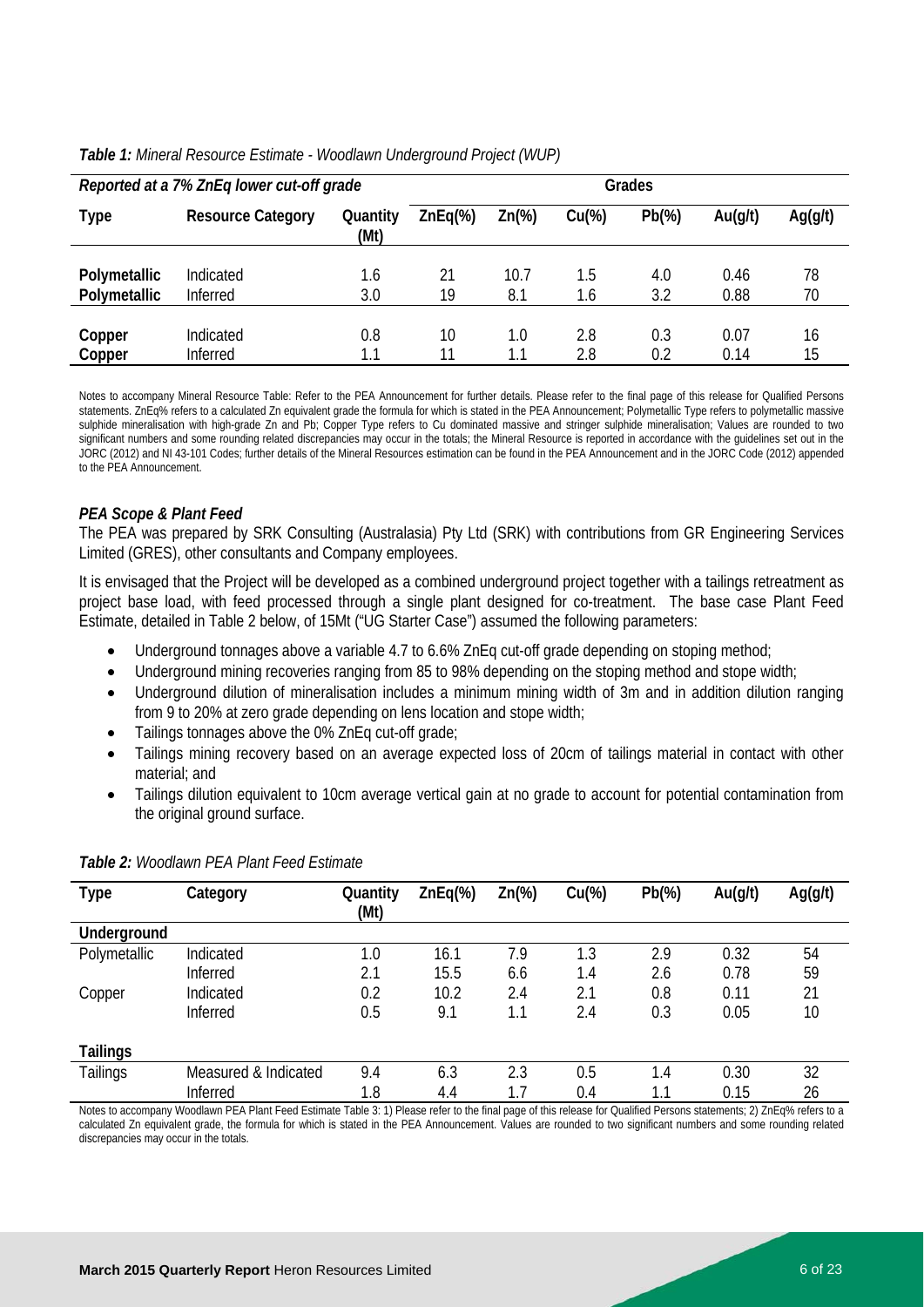Whilst the current Mineral Resource base forms the foundation of the PEA and will also be the starting point for the future FS, the Board is of the view that there is very strong potential for the Project to deliver significantly greater tonnages from underground based on the exploration potential of the Woodlawn mineralised system.

### *Plant Design*

GR Engineering Services Limited have updated the previous Woodlawn Retreatment Project Feasibility Study / FEED Study design for the 1.5Mtpa tailings processing facility to deliver a plant that has been designed on the basis of a 50% blend of fresh underground material being co-treated with 50% reclaimed tailings over life-of-mine . The design allows initial operations to treat 100% reclaimed tailings, whilst at the same time the development of the initial mine decline will be undertaken. The contribution from underground approaches 700Ktpa during the middle years of the current preliminary mine life and the mill feed blend ratio will be reviewed further in the next stage of the project studies.

For underground production, a two stage crushing circuit has been incorporated into the plant design, together with a primary grind ball mill. For tailings material, a fine grind mill is planned that reduces the particle size down to 30µm, a size which previous and current testwork confirms maximises recovery performance from the flotation circuit. For the underground material, the initial float (copper concentrate) is undertaken at a 75µm grind size, with a regrind of copper tails to 30µm being employed subsequent to that stage to maximise the recoveries from the lead and zinc flotation stages.

The flotation circuit comprises a talc, copper, lead and zinc differential flotation sequence to produce marketable copper, lead and zinc concentrates. The overall plant design is consistent with the design of the original 1978-1998 plant that was historically used to successfully treat Woodlawn ore. Tailings from the flotation plant will be thickened for recovery of process water and underground paste fill, with slime tailings deposited into a new tailings storage facility TSF4.

As outlined in the Company's release of 11 February 2015 - "Successful Metallurgical Testwork", the PEA metallurgical testwork program represents the first full suite of metallurgical tests undertaken on the underground mineralisation since the 1998 mine closure, and also the first tests on a combination of the tailings and fresh zinc-copper mineralisation. The overall results from this work have demonstrated better than historical operational performance and reflect the advancements made in the field of sulphide flotation, and in-particular fine grinding technology. The testwork confirmed the ability to produce three readily saleable concentrates.

Copper and zinc concentrates will be shipped via Port Kembla in bulk carriers. Transport of the concentrate from site will be by road with concentrate loaded into half-height containers via front end loader at site. The high precious metals lead concentrates will be loaded into "bulka" bags via a bagging plant at the process plant. Loaded bags will then be containerised for dispatch via Port Botany or Port Kembla.

Final flotation tailings will be de-slimed and used in the paste fill plant which will generate a cemented paste that will be reticulated underground and used to backfill completed stopes.

### *Underground Mining*

An east coast Australia-based specialist consultancy was engaged to assist with the rock mechanics input to the proposed underground operation. Historical mine records have been reviewed and in addition, inspection and geotechnical logging of Kate Lens diamond drill core has led to a conclusion that the hanging wall appears competent for this new lens. This competency, together with the use of competent backfill, are important input parameters for the selection of an appropriate mining method that provides for maximum recovery and high productivity.

The deposit will be accessed with a box cut located on the western side of the existing open-pit, which provides for early access to underground material. Stoping areas will be accessed by rehabilitating some of the existing workings and constructing additional underground declines and levels to access the new areas.

The mining methods have been selected to mine both areas of unmined and remnant material around the previously mined areas of the deposit. The mine design has assumed that stopes will be filled with paste fill, and multi-level continuous fill method areas will be filled using rock fill.

Production will be transferred from stoping areas to loading bays and a haulage fleet used to deliver plant feed to the runof-mine (ROM) pad.

The production schedule for the underground benefits from the inclusion of significant material discovered from the recent drilling campaigns, with approximately 2.6 million tonnes of Inferred Mineral Resources identified from this work. Importantly, 80% of the total underground plant feed material is away from former mining areas and is amenable to low cost, low risk mining methods. Figure 4 below shows the planned stope designs, with stopes coloured green being material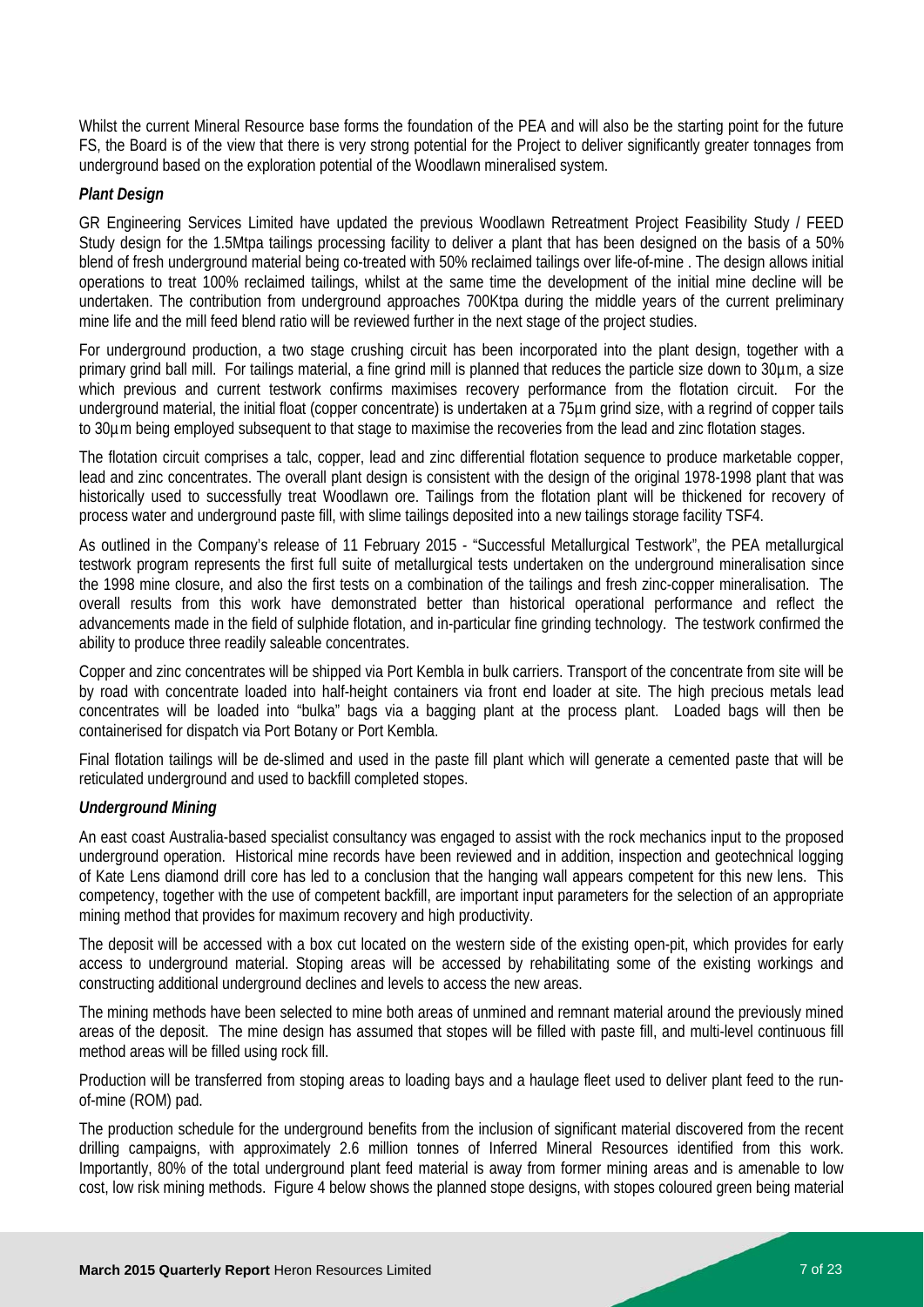which is away from previously mined areas and hence amenable to lower cost, lower risk mining methods, with areas in orange being adjacent to previously mined areas for which more conservative mining methods have been employed.



*Figure 4: PEA Stope Design (SRK)* 

Previous mining was undertaken to a depth of 620m below surface. The underground Resource within the production schedule for the PEA extends this by only 80m to 700m. Considerable potential remains to investigate further depth extensions to the mineralisation, which will best be assessed by underground drilling once underground access is secured.

### *Capital and Operating Costs*

Capital costs have been estimated to a +/-25% accuracy. Tailings retreatment process plant capital costs have been updated to allow for installation of equipment sized to also accommodate the underground feed, potentially allowing a staged development of the project to be undertaken. Initial capital costs to Peak Cash Draw are estimated at A\$101.4 million for the tailings components, with an incremental A\$38.6 million required to complete the underground access and plant additions, for a total of A\$140.0 million including contingency.

Site operating costs have been estimated by GRES for the plant component (A\$23.42/t) and by SRK for the mining component (A\$48.90-A\$65.2/t), with additional costs estimated by Heron (A\$4.25/t). Offsite costs covering concentrate transport to port, port charges, ocean freight and realisation costs were provided by third parties and consistent with normal market terms. The resulting cost profile for the operation based on the Production Target provides C1 costs of US\$(0.01)/lb or US\$(30)/tonne) of zinc in concentrate produced over the initial 11 year mine life.

On a C3 cost basis, the operation averages costs of US\$0.44/lb of zinc in concentrate.

### *Summary Economics*

The Woodlawn project economics were assessed using the discounted cash flow method, based on quarterly scheduled tonnes mined and processed from both the WUP and the WRP. Capital and operating costs were applied to mining, processing and overheads. The processed material had recovery factors applied, together with flotation splits to the three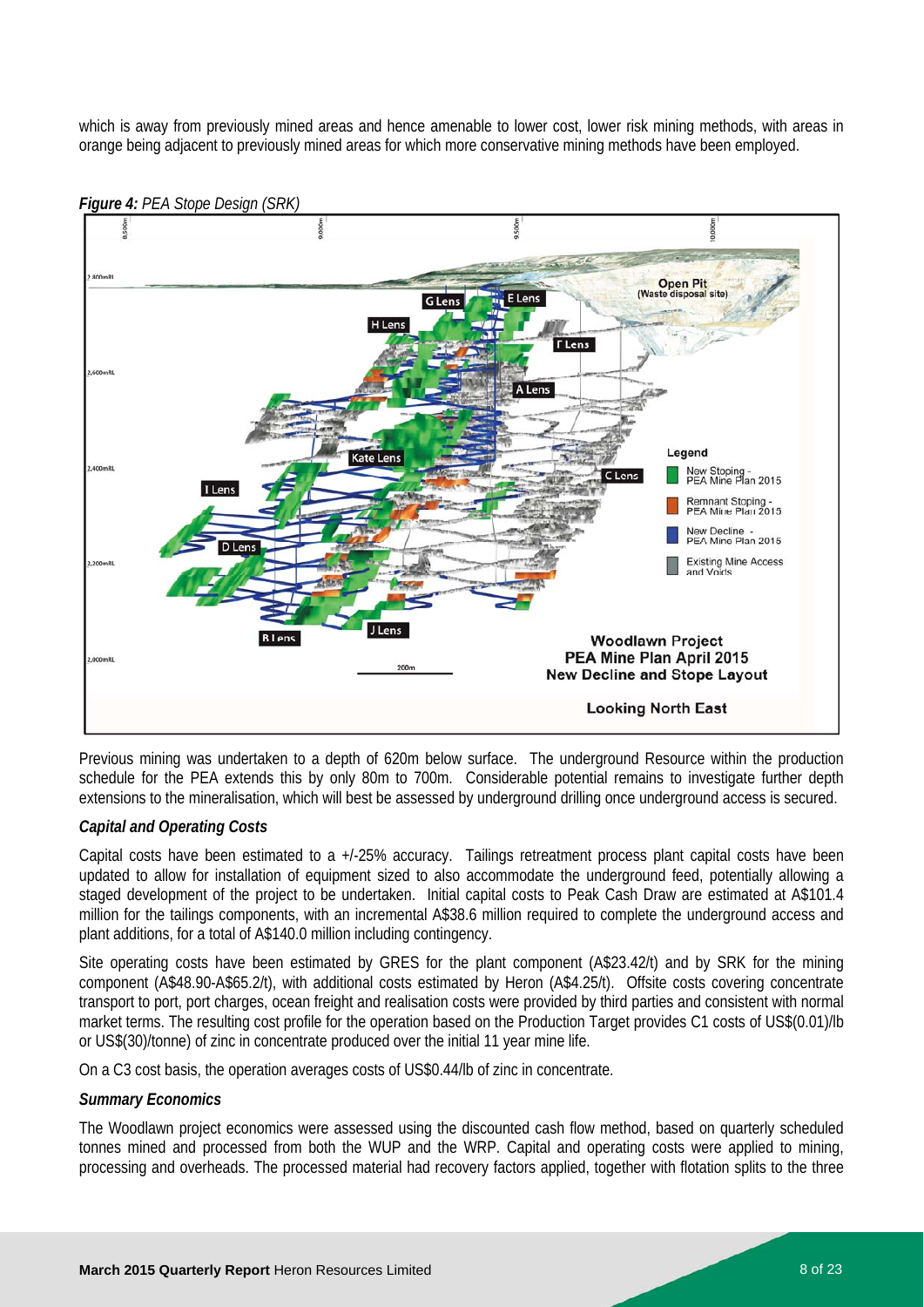concentrates which make up the project production. Shipping and logistics, product payability, treatment and refining costs, state royalties and taxes are adjusted for to derive a Net Present Value (NPV) for the project.

The Project's post-tax NPV at an 8.3% post-tax real discount rate (approximately equivalent to a 10% post-tax nominal discount rate) is A\$300 million and the IRR is 46%. Payback of start-up capital is achieved approximately 2 years from commissioning.

*Table 3: Woodlawn PEA Summary Economics*

|                        |                                 | <b>Forecast Commodity Price Deck</b> | <b>Forward Curve Price Deck</b> |
|------------------------|---------------------------------|--------------------------------------|---------------------------------|
|                        | Post-tax $NPV_{8.3}$            | A\$300 million                       | A\$192 million                  |
| <b>UG Starter Case</b> | Post-tax IRR                    | 46%                                  | 34%                             |
|                        | Initial Capital                 | A\$140M / US\$112M                   | A\$141M / US\$113M              |
|                        | Payback Period                  | 2 years from commissioning           | 2.5 years from commissioning    |
|                        | Mine life                       | 11 years                             | 11 years                        |
|                        | Post-tax Cash Flow <sup>1</sup> | A\$594M                              | A\$408M                         |
|                        | C <sub>1</sub> Cash Cost        | US\$(0.01)/lb Zn                     | US\$0.12/lb Zn                  |
|                        | C <sub>3</sub> Total Cost       | US\$0.44/lb Zn                       | US\$0.56/lb Zn                  |

1: Net increase in cash after tax and after paying back capital.

Results are based on AUD/USD FX trending from 0.80 to 0.73 by 2021 (forward curve as at 31 March 2015). The Forecast Commodity Price Deck was based on the average of a number of forecasts for each commodity resulting in prices of US\$1.09/lb Zn, US\$0.95/lb Pb, US\$3.00/lb Cu, US\$18.5/oz Ag and US\$1,200/oz Au.

For comparison, the economics are also shown using commodity forward curves which were sourced and applied as at 27 March 2015. The results demonstrate that the project economics remain robust at lower prices.

The project is highly leveraged to commodity prices. In particular, zinc makes up around 47% of expected total payable metal value for the project. Hence the project provides excellent exposure to what is anticipated to be a market where demand will exceed supply, with positive potential implications for the future price of zinc.

Whilst the WUP Starter Case presents a strongly positive economic outcome for the project and will form the basis for the future FS in order to minimise development time and costs, there is potential for the project to deliver significantly greater tonnages from underground based on both expansion of the current resource and on the broader exploration potential of the Woodlawn mineralised system. The excellent drill exploration results for the recently completed Phase 1 drilling confirm the prospectivity of the WUP.

Further details are provided in the PEA Announcement.

### *Exploration*

Very significant exploration potential exists for the Project, with the majority of the recent drilling focused on shallow extensional targets within the underground to develop the production schedule for the PEA. Future exploration will focus on:

- Following up on additional shallow, up-dip and down-dip positions which have the potential to be added in to the resource base for the underground;
- Regional targets including the Montrose, Cowley Hills and the Currawang prospects; and
- Deeper targets at the Woodlawn mine.

### *Project Funding Strategy*

The funding strategy for the Woodlawn Project is to finance the project through a combination of debt and equity.

An early stage development concept is being evaluated which would allow construction of the plant to commence whilst the FS for the underground mine is being completed. Under this staged scenario the plant would be commissioned and run on tailings only with underground feed to be introduced as soon as practicable.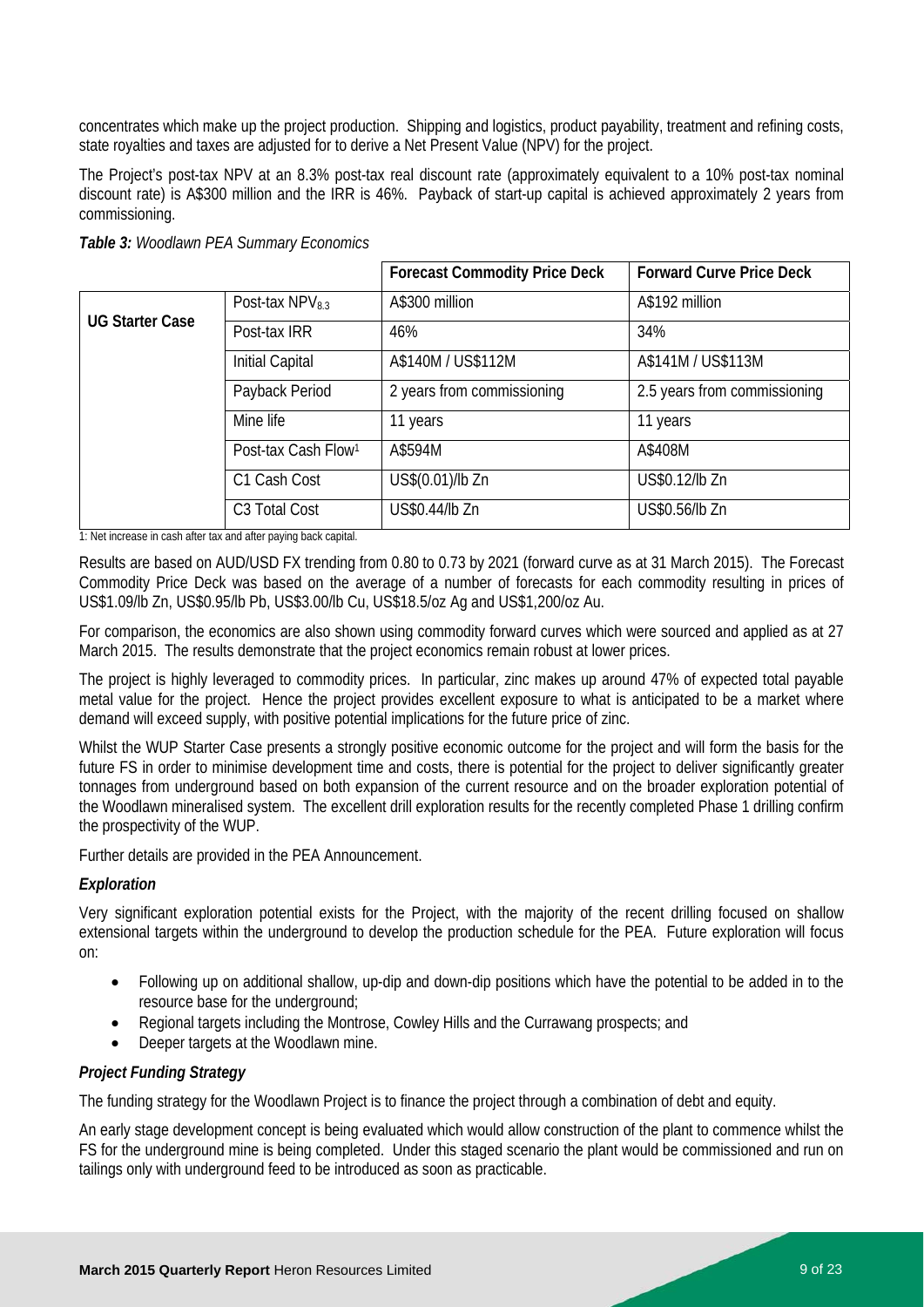Whilst the staged development option is under consideration, the Company continues to be fully funded for the forthcoming FS on the combined Project and is continuing with this work.

### *Forward Program*

Heron's Board determined that it will continue with the further study of the Woodlawn project through undertaking a FS on the combined underground and tailings projects. Whilst detailed planning is currently under way, the Company considers that the FS could be completed within approximately 12 months.

An initial step in the FS is a further drilling program that will cover the required resource in-fill drilling as well as the testing of high priority exploration targets. The in-fill drilling is designed to lift the resource classification to permit the calculation of a Mineral Reserve. The high priority exploration targets include locations previously generated from downhole EM surveys, unexplained historic high-grade intercepts and interpreted structural positions, all of which have the potential to discover new massive sulphide lenses. The program consists of approximately 18,000 to 19,000 metres of core drilling and has been approved by the Heron Board. The Company is mobilising the equipment and resources to commence this work.

### **Woodlawn Exploration Project (WEP) (100% Heron unless otherwise stated)**

A Fixed Loop EM survey completed at the Currawang VMS Prospect, 10km NW of Woodlawn with a drill target being identified approximately 300m south of the originally mined deposit. Six 100m spaced lines with 20m station spacing were completed. Further EM surveys are planned prior to drill testing.

### **EXPLORATION PROJECTS**

### **New South Wales – Copper-Gold Exploration**

Heron maintains a significant tenement holding in the Lachlan Fold Belt with some 3,739km<sup>2</sup> under tenure (Figure 6). Three regional structural settings have been the focus for Heron acquisitions:



*Figure 6: Heron's tenement holdings and interests in NSW* 

### 1 Woodlawn VMS Belt base metals

Centred on the Woodlawn Project, the exploration target is the world-class VMS systems occurring in the N-S Silurian acid volcanic rift from south to north being Stockmans, Captains Flat, Woodlawn and Cullarin. All Lachlan VMS centres are characterized by multiple lenses associated with a discrete exhalative Silurian felsic volcanic/pelite stratigraphy.

2 Lachlan Transverse Zone copper-gold Centred on the Copper Hill mining centre, worldclass porphyry copper-gold occurs within N-S trending Macquarie Arc Ordovician andesite belt intruded by Silurian monzonite-tonalite in the WNW trending Lachlan Transverse Zone from east to west on the southern bounding fault being Forest Reefs, Cadia-Ridgeway, Cargo; and from east to west on the northern bounding fault being Sunny Corner, Lewis Ponds, Copper Hill, and Northparkes.

### 3 **Gilmore Suture gold-copper**

Centred on the Overflow mining centre, the exploration target is the porphyry/epithermal goldcopper systems occurring in Silurian-Devonian crustal rift from south to north Gundagai, Adrah, West Wyalong, Temora, Yellow Mountain, Mineral Hill, Overflow, and Mt Boppy.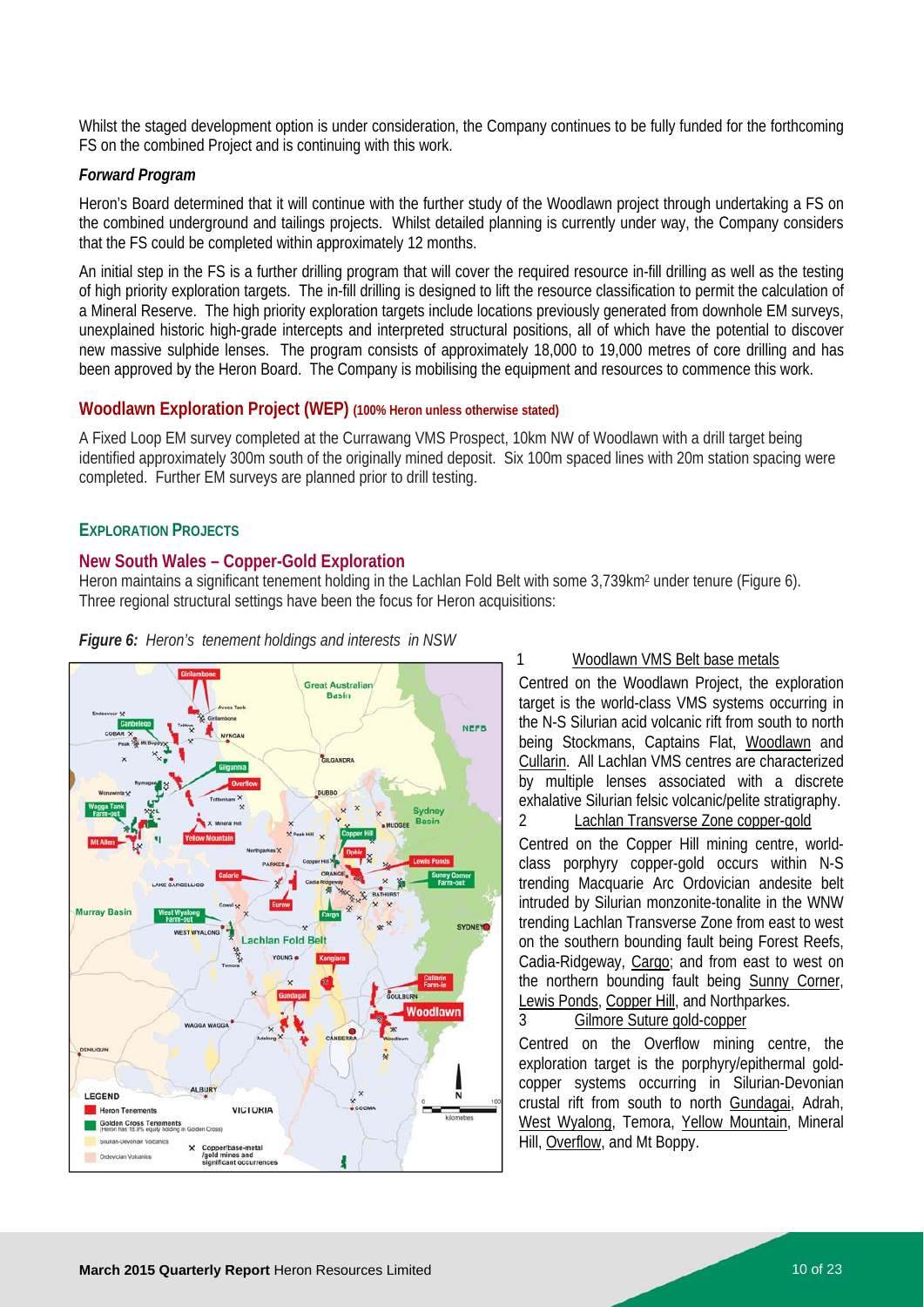The key focus of the exploration is on the Lewis Ponds and Overflow projects. The other mainly grass-roots projects are being reviewed with the potential to farm out to suitable partners.

### **Lewis Ponds Gold-Copper Project (100% Heron)**

Lewis Ponds is located 15km east of Orange, in central NSW (Figures 6 & 7) the project contains the Lewis Ponds VMS deposit (6.6 million tonnes grading 2.4% Zn, 0.2% Cu, 1.4% Pb, 1.5g/t Au and 69g/t Ag JORC 2004 Mineral Resource1) – made up of Main Zone and Tom's Zone which occur in a sequence of deformed Silurian felsic-to intermediate-volcano marine-sedimentary rocks.

A program of reconnaissance rock chip sampling (~220 samples) was undertaken during the Quarter and returned strong results, confirming the prospectivity in a number of areas. These include copper up to 2.01%, lead up to 3.64%, and zinc up to 1.03%. Gold grades were up to 3.1g/t, with 35 samples anomalous at >0.1g/t. The best results were at the Lewis Ponds mine prospect, however both northern and southern prospects within the tenement area contained highly anomalous in-situ results. Potential for a MacPhillamy's style bulk tonnage gold system would appear to be present and Heron will aim to evaluate in its proposed drilling.

A comprehensive review of the airborne EM (VTEM) data for the area has been completed by Heron's geophysical consultants (Mitre Geophysics) and has identified a number of significant anomalies that are now being assessed for potential drill targets.





### **Overflow Gold-Base Metal Project (Heron 75.5% on certain blocks and 100% on the remainder)**

The Overflow project is located 110km south-east of Nynghan and 50km north-west along strike from the Mineral Hill operation (owned by KBL Mining Ltd). The project is located along the northern extension of the Gilmore Suture within Ordovician and Devonian aged meta-sediments and has the potential to host both epithermal and Cobar-style gold and base-metal mineralisation. No field work was undertaken during the Quarter.

 $\overline{a}$ 

<sup>1</sup> Refer to Section 8.0 of Heron's 2014 Annual Report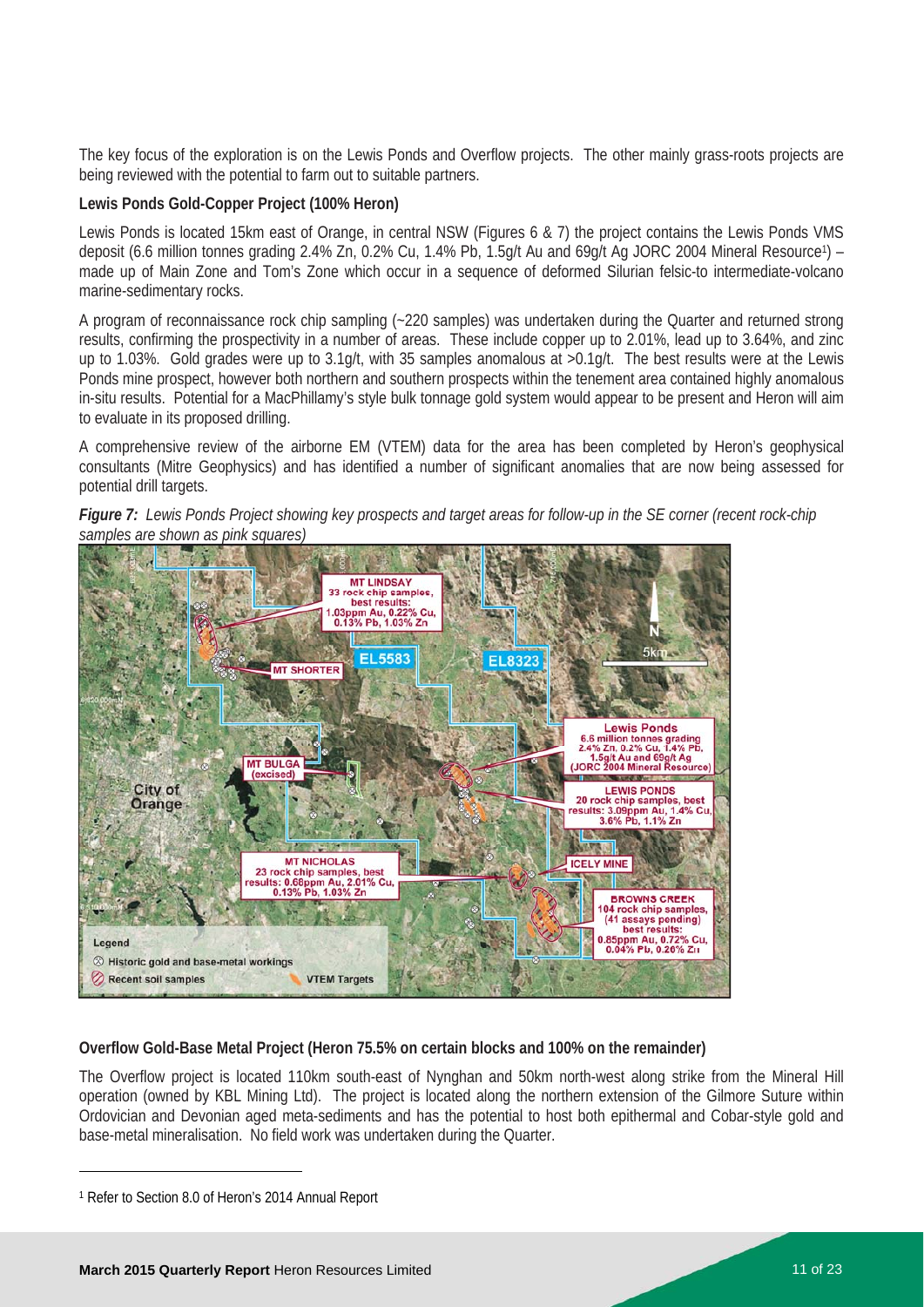### **Other NSW Exploration Projects**

### **Copper Hill Gold-Copper Project (100% Golden Cross Resources, Heron holds 18.9% of GCR)**

A revised Mineral Resource estimate and scoping study was released for the Copper Hill Project in central NSW where Heron retains a 18.9% stake in Golden Cross Resource Ltd (ASX:GCR). The Copper Hill scoping study was positive and provided a framework for the future development of the Project as an open pit mine and concentrator processing operation.

GCR reported an estimated metal-in-concentrate for the two Copper Hill production scenarios as:

- 2Mtpa, average 7.7Ktpa copper and 20.7Kozpa gold, peak year 10.8Kt copper and 41.8Koz gold.
- 3Mtpa, average 11.0Ktpa copper and 29.9Kozpa gold, peak year 14.7Kt copper and 54.4Koz gold.

It was also reported that significant mineralisation remains outside the conceptual pit shell defined for the scoping study. This highlighted the potential to increase the material within the possible mine plan. It has been proposed that these areas will be targeted as a part of the 2015 PFS drilling.

Heron continues to monitor its investment in GCR and the advancement of the Copper Hill Project with the aim of maximising the overall return to Heron shareholders.

### **Western Australia – Nickel Sulphide Exploration**

Heron retains a substantial portfolio of tenements in the Eastern Goldfields of Western Australia that are prospective for Archean-style nickel sulphide mineralisation. The key prospects are escribed below:

### **Emu Lake Project (100% Heron)**

The Emu Lake Project is located some 65km north-east of Kalgoorlie and work by previous workers (Including Xstrata Nickel Ltd) has identified a fertile nickel sulphide horizon that extends for extends for some 8km through the Heron tenure. Historical drill results include ELD015: 2m at 6.2% nickel and 1.8% copper from 336m depth and demonstrate the potential for high grade nickel sulphide mineralisation in the area. Heron is currently in discussion with a group that is interested in farming into the prospect.

#### **Bedonia Project (100% Heron)**

The Company's Bedonia Project is located 75km east of Norseman, Western Australia and 60km west-southwest of the Nova-Bollinger nickel-copper discovery (by Sirius Resources NL) within the Albany Fraser Mobile Zone. Total tenement holding is now approximately 1,500 km2.

In the south of the project area the Company is seeking Nova-style nickel-copper mineralization hosted within the interpreted Proterozoic-aged Mount Andrews Gneiss Complex where there is potential for discrete mineralized mafic intrusive bodies. There is also potential for nickel, copper and PGE mineralisation along the margins of the Proterozoic Jimberlana dyke that traverses the area and where a number of significant geochemical anomalies have been identified.

Auger programs earlier in 2014 identified a number of nickel sulphide targets at the Beaker, Woodline and Mordicus prospects. The Company is currently seeking a joint venture partner to advance the Bedonia targets. Some reduction and rationalisation of the Company's tenement holding in this area commenced during the Quarter.

### **Mt Zephyr Gold and Nickel Sulphide Project (100% Heron)**

The Mt Zephyr Project is located 80km north-northeast of Leonora and is prospective for Archaean gold mineralization within high-grade laminated quartz occurrences identified by a local prospector in the north of the project area (Paul's Find).

In addition, a strong basal contact anomaly of **500-1,000ppm nickel** was generated in 2014 through soil auger sampling north of Paul's Find where Archaean ultramafic units occur at a similar stratigraphic level to the Mt Windarra ultramafic units north of Laverton. Follow-up sampling and a possible EM survey is being planned. The Company will be seeking a joint venture partner to advance specific targets.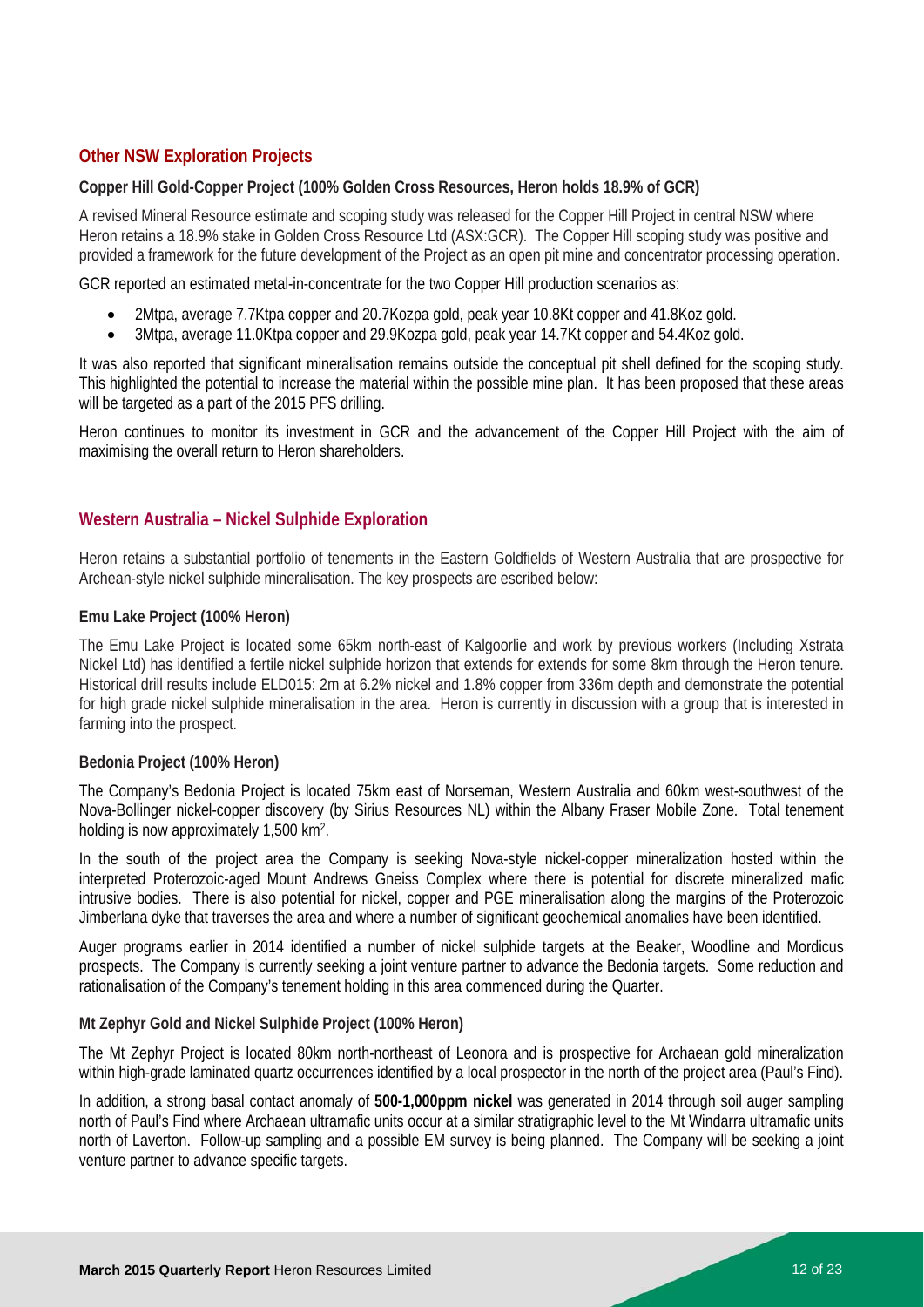### **Kalgoorlie Nickel Project, 100% Heron (KNP)**

#### **Partner Search**

The KNP provides significant exposure to long-term, low cost nickel production in a highly stable and mining-orientated jurisdiction. The project is located in the Eastern Goldfields of Western Australia, 50-100km north and east from Kalgoorlie with a tenement holding covering 850km<sup>2</sup>. The nickel laterite rights are 100% held by Heron on unencumbered tenure. With the combination of a large resource base and screen beneficiation of siliceous material, a potential Leach Feed Grade of 1.1-1.5% nickel is possible over a long mine life. The project is also well supported by gas, road and rail infrastructure that is suitably located to support the development of the KNP plant site. To date more than A\$50 million has been spent on the resource drill-out, with the most recent scoping studies focused on the use of Simulus' CFNP process, which demonstrated that the KNP has the potential to provide a source of long term, low capital intensity, and high margin nickel concentrates to the market.

During the Quarter Heron continued its bench-scale metallurgical test work at the Simulus Engineering facility in Perth.

### **Joint Venture Projects WA and NSW**

### **Bulong Gold Project (Heron 20%, Southern Gold Ltd 80%; Heron retains 100% of nickel laterite rights Bulong East)**

The Bulong Gold Project is located 30km east of Kalgoorlie. No field activities were undertaken during the January - March Quarter. However, a drilling program of up to 3 holes for 600 meters has been prepared for testing the Railway South anomaly on E25/250. It is anticipated that this work will be undertaken early in the June Quarter following receipt of relevant approvals. Southern Gold continues to seek potential partners to evaluate the significant nickel sulphide prospectivity in the JV areas as it also moves towards gold production at its wholly owned Canon deposit located adjacent to the JV ground.

### **Joint Venture Projects WA and NSW**

### **Rocky Gully Nickel-Copper Prospect (100% Heron, PLD Corporation Ltd right to purchase 90%)**

PLD Corporation Ltd elected to exercise their option to acquire a 90% interest in the Rocky Gully Project during the Quarter comprising the three tenements: E70/2801, E70/4543 and E70/4437. Heron retains a 90% interest in the tenements through to the completion of pre-feasibility study. Heron is encouraged by recent exploration results that PLD has generated in this area and looks forward to further exploration progress. In consideration for the 90% interest and subject to regulatory approval PLD will issue Heron 28,750,000 PLD shares or pay Heron the cash equivalent.

### **Calarie Copper-Gold Project (EL7023 and ML739 – farmed out to Kimberley Diamonds Ltd who is earning a 75% interest)**

Located 25km south-southwest of Parkes the area is prospective for principally gold mineralisation associated with the old Lachlan gold working where several encouraging drill intercepts have been returned in recent years. No field work was reported for the Quarter. Minor rehabilitation work is being completed on the site.

### **CORPORATE**

On 12 February 2015 a General Meeting was held to consider the re-election of the Board with the exception of the Managing Director. All four Directors were successfully re-elected**.** 

Changes to the composition of the Board were foreshadowed in December last year, at which time the Company's current Chairman, Mr Craig Readhead, indicated he would be stepping down from the Chairman's role. Subsequent to the end of the Quarter, Ms Fiona Robertson was appointment as an independent Non-executive Director on 9 April 2015 and Mr Readhead has also indicated his intention to step down from the Board effective 30 April 2015. The appointment of Mr Stephen Dennis to the role of independent Non-executive Chairman will take effect from 30 April 2015.

**Cash -** At the end of the Quarter (31 March 2015) Heron held A\$25.6M in cash (excluding A\$0.3M in bonds) and A\$2.8M in investments.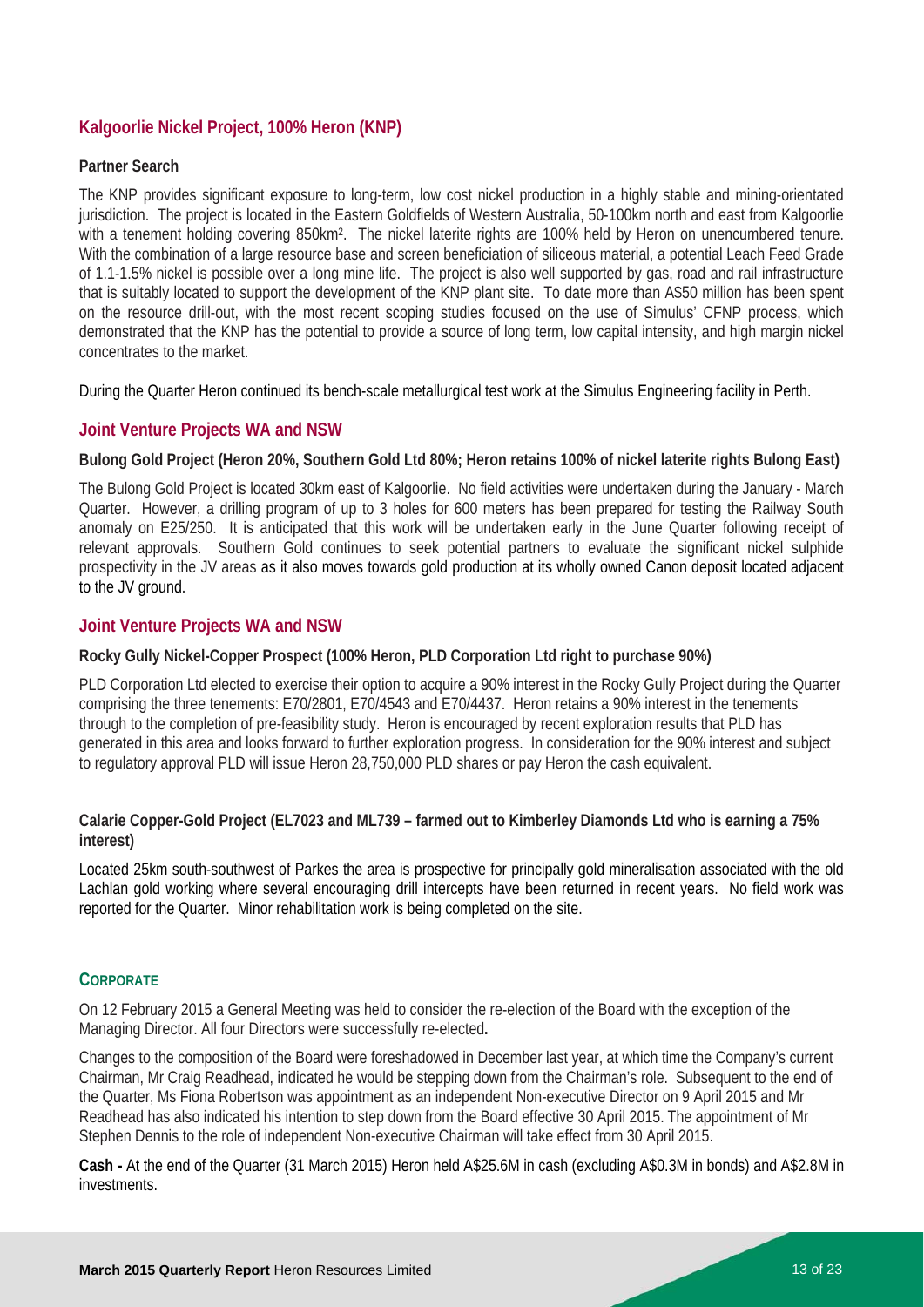#### *Compliance Statement (JORC 2012 and NI43-101)*

*The technical information in this news release relating to the exploration results is based on information compiled by Mr David von Perger, who is a Member of the Australian Institute of Mining and Metallurgy (Chartered Professional – Geology). Mr von Perger is a full time employee of Heron Resources Limited and has sufficient experience, which is relevant to the style of mineralisation and type of deposit under consideration and to the activity which he is undertaking to qualify as a Competent Person as defined in the 2012 edition of the "Australasian Code for Reporting of Exploration Results and "qualified person" as this term is defined in Canadian National Instrument 43-101 ("NI 43-101"). Mr von Perger has reviewed this press release and consents to the inclusion in this news release of the information in the form and context in which it appears.* 

#### *Preliminary Economic Assessment (PEA)*

*The Canadian Securities Administrators ("CSA") published Staff Notice 43-307 Mining Technical Reports – Preliminary Economic Assessments, clarifying the definition of "preliminary economic assessment" ("PEA") in National Instrument 43-101 Standards of Disclosure for Mineral Projects ("NI 43-101"). NI 43-101 defines a PEA as "a study, other than a pre-feasibility study or feasibility study, which includes an economic analysis of the potential viability of mineral resources". The terms pre-feasibility study ("PFS") and feasibility study ("FS") have the meanings ascribed by the CIM Definition Standards for Mineral Resources and Mineral Reserves.* 

#### *CAUTIONARY NOTE REGARDING FORWARD-LOOKING INFORMATION*

*This news release contains forward-looking statements and forward-looking information within the meaning of applicable Canadian securities laws, which are based on expectations, estimates and projections as of the date of this news release. This forward-looking information includes, or may be based upon, without limitation, estimates, forecasts and statements as to management's expectations with respect to, among other things, the timing and amount of funding required to execute the Company's exploration, development and business plans, capital and exploration expenditures, the effect on the Company of any changes to existing legislation or policy, government regulation of mining operations, the length of time required to obtain permits, certifications and approvals, the success of exploration, development and mining activities, the geology of the Company's properties, environmental risks, the availability of labour, the focus of the Company in the future, demand and market outlook for precious metals and the prices thereof, progress in development of mineral properties, the Company's ability to raise funding privately or on a public market in the future, the Company's future growth, results of operations, performance, and business prospects and opportunities. Wherever possible, words such as "anticipate", "believe", "expect", "intend", "may" and similar expressions have been used to identify such forward-looking information. Forward-looking information is based on the opinions and estimates of management at the date the information is given, and on information available to management at such time. Forward-looking information involves significant risks, uncertainties, assumptions and other factors that could cause actual results, performance or achievements to differ materially from the results discussed or implied in the forward-looking information. These factors, including, but not limited to, fluctuations in currency markets, fluctuations in commodity prices, the ability of*  the Company to access sufficient capital on favourable terms or at all, changes in national and local government legislation, taxation, *controls, regulations, political or economic developments in Canada, Australia or other countries in which the Company does business or may carry on business in the future, operational or technical difficulties in connection with exploration or development activities, employee relations, the speculative nature of mineral exploration and development, obtaining necessary licenses and permits, diminishing quantities and grades of mineral reserves, contests over title to properties, especially title to undeveloped properties, the inherent risks involved in the exploration and development of mineral properties, the uncertainties involved in interpreting drill results and other geological data, environmental hazards, industrial accidents, unusual or unexpected formations, pressures, cave-ins and flooding, limitations of insurance coverage and the possibility of project cost overruns or unanticipated costs and expenses, and should be considered carefully. Many of these uncertainties and contingencies can affect the Company's actual results and could cause actual*  results to differ materially from those expressed or implied in any forward-looking statements made by, or on behalf of, the Company. *Prospective investors should not place undue reliance on any forward-looking information. Although the forward-looking information contained in this news release is based upon what management believes, or believed at the time, to be reasonable assumptions, the Company cannot assure prospective purchasers that actual results will be consistent with such forward-looking information, as there may be other factors that cause results not to be as anticipated, estimated or intended, and neither the Company nor any other person assumes responsibility for the accuracy and completeness of any such forward-looking information. The Company does not undertake, and assumes no obligation, to update or revise any such forward-looking statements or forward-looking information contained herein to reflect new events or circumstances, except as may be required by law. No stock exchange, regulation services provider, securities commission or other regulatory authority has approved or disapproved the information contained in this news release.*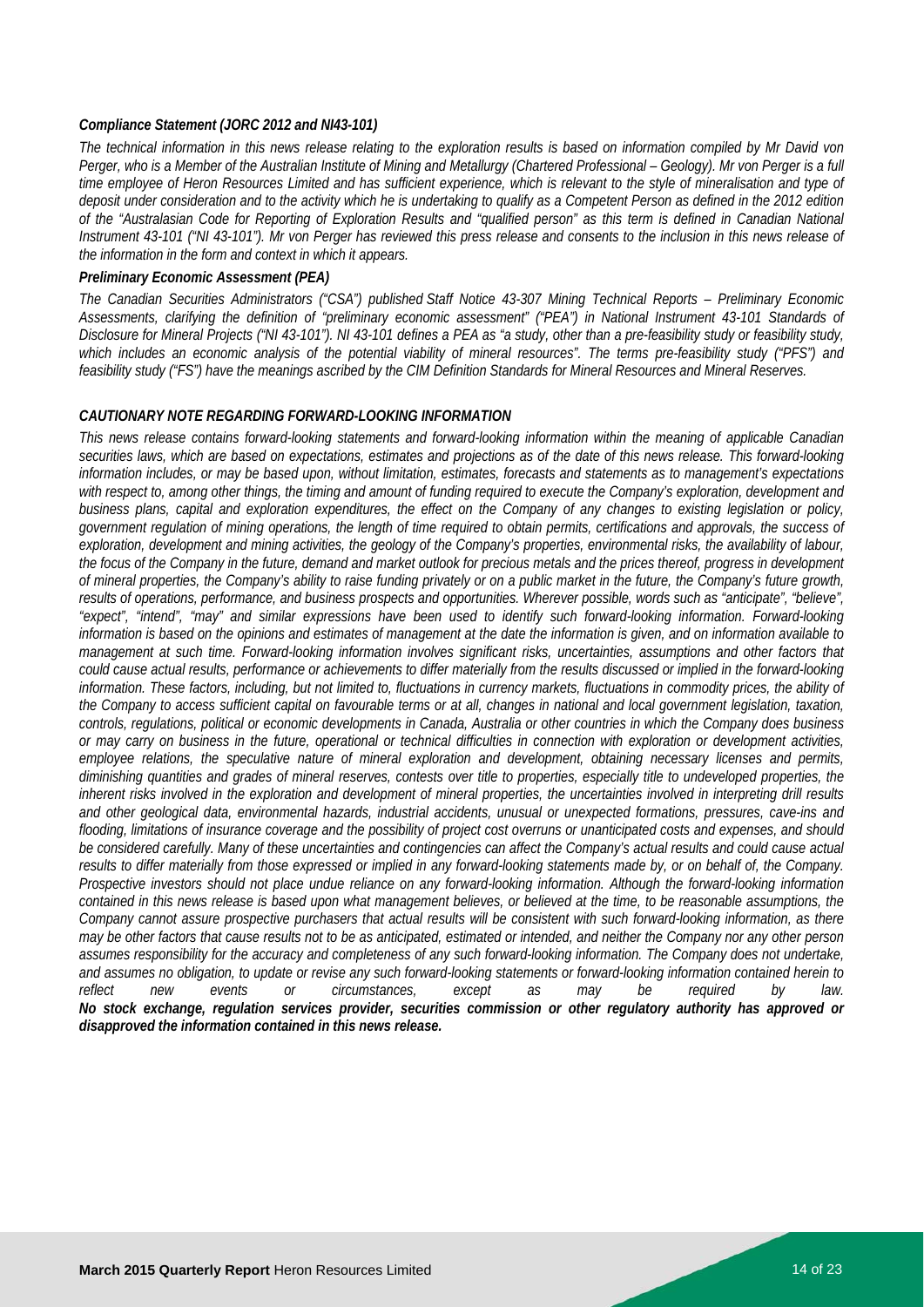# **Corporate Directory**

| <b>Directors</b>                                   | <b>Issued Share Capital</b>                                                |                                            |                        |                                          | Registered Office<br>Address<br>and<br>for                                       |  |
|----------------------------------------------------|----------------------------------------------------------------------------|--------------------------------------------|------------------------|------------------------------------------|----------------------------------------------------------------------------------|--|
|                                                    | As at the date of this report, Heron                                       |                                            |                        |                                          | Correspondence                                                                   |  |
| Craig Readhead*                                    | Limited<br>had<br><b>Resources</b><br>ordinary shares, 16,005,718 options. |                                            |                        | 360,877,723                              | Perth                                                                            |  |
| Chairman (resigns 30 April 2015)                   |                                                                            | The options have expiry dates ranging from |                        |                                          | Level 1, 37 Ord Street                                                           |  |
| Stephen Dennis*+                                   |                                                                            |                                            |                        | 23 June 2015 to 31 January 2019 and have | West Perth, WA 6005                                                              |  |
| Chairman (effective 30 April 2015)                 |                                                                            |                                            |                        | exercise prices ranging from A\$0.09 to  | Telephone<br>+61 8 6500 9200                                                     |  |
| Borden Putnam III*+                                | A\$0.6864                                                                  |                                            |                        |                                          | Sydney                                                                           |  |
| Fiona Robertson *+                                 | the TSX as 'HER'.                                                          |                                            |                        | Heron trades on the ASX as 'HRR' and on  | Suite 702, 191 Clarence Street                                                   |  |
| lan Buchhorn                                       | <b>Monthly Share Price Activity</b>                                        |                                            |                        |                                          | Sydney NSW 2000                                                                  |  |
| Wayne Taylor                                       |                                                                            |                                            | (A\$ per share - ASX)  |                                          | Telephone<br>+61 2 9119 8111                                                     |  |
| * Denotes Non-executive                            | Month                                                                      | High                                       | Low                    | Close                                    | Email<br>heron@heronresources.com.au                                             |  |
| +Denotes Independent                               | Apr 14                                                                     | 0.140                                      | 0.120                  | 0.130                                    | Website www.heronresources.com.au                                                |  |
|                                                    | May 14                                                                     | 0.130                                      | 0.120                  | 0.120                                    | In Canada;                                                                       |  |
| <b>Executive Management</b>                        | <b>Jun 14</b>                                                              | 0.120                                      | 0.105                  | 0.100                                    | Telephone<br>+1 905 727 8688                                                     |  |
| Wayne Taylor                                       | <b>Jul 14</b>                                                              | 0.140                                      | 0.120                  | 0.160                                    | Email<br>CMuir@heronresources.com.au                                             |  |
| Managing Director & Chief Executive<br>Officer     | Aug 14                                                                     | 0.180                                      | 0.140                  | 0.190                                    | Website www.heronresources.com.au                                                |  |
| lan Buchhorn                                       | Sep 14                                                                     | 0.205                                      | 0.140                  | 0.160                                    | <b>Share Registry (Australia)</b>                                                |  |
| <b>Executive Director</b>                          | Oct 14                                                                     | 0.160                                      | 0.135                  | 0.145                                    | Security Transfer Registrars Pty Ltd                                             |  |
| Simon Smith                                        | Nov 14                                                                     | 0.145                                      | 0.120                  | 0.125                                    | 770 Canning Highway                                                              |  |
| Chief Financial Officer & Company                  | Dec 14                                                                     | 0.135                                      | 0.115                  | 0.125                                    | Applecross, 6153, WA                                                             |  |
| Secretary                                          | Jan 15                                                                     | 0.130                                      | 0.125                  | 0.125                                    | Telephone +61 8 9315 2333                                                        |  |
|                                                    | Feb <sub>15</sub>                                                          | 0.15                                       | 0.125                  | 0.140                                    | Fascimile +61 8 9315 2233                                                        |  |
| David von Perger                                   | Mar 15                                                                     | 0.14                                       | 0.125                  | 0.135                                    | Email registrar@securitytransfer.com.au                                          |  |
| General Manager Exploration                        |                                                                            |                                            |                        |                                          | Please direct enquiries regarding Australian                                     |  |
|                                                    |                                                                            |                                            | (CA\$ per share - TSX) |                                          | shareholdings to the Share Registrar.                                            |  |
| Charlie Kempson                                    | <b>Month</b>                                                               | High                                       | Low                    | Close                                    | Transfer Agent (Canada)                                                          |  |
| General Manager Strategy & Business<br>Development | Aug 14                                                                     | 0.250                                      | 0.150                  | 0.185                                    | TMX Equity Transfer Services<br>Inc<br>300<br>200<br>University Avenue,<br>Suite |  |
|                                                    | Sep 14                                                                     | 0.205                                      | 0.145                  | 0.170                                    | Toronto ON M5H 4H1                                                               |  |
|                                                    | Oct 14                                                                     | 0.170                                      | 0.120                  | 0.150                                    | Toll<br>Free:<br>(866)<br>393-4891<br>$\mathbf{1}$                               |  |
|                                                    | Nov 14                                                                     | 0.145                                      | 0.100                  | 0.130                                    | Tel:<br>(416)<br>361-0930<br>Email:TMXEInvestorservices@tmx.com                  |  |
|                                                    | Dec 14                                                                     | 0.145                                      | 0.090                  | 0.145                                    | direct enquiries regarding<br>Please<br>North                                    |  |
|                                                    | Jan 15                                                                     | 0.130                                      | 0.105                  | 0.125                                    | American shareholdings to the Transfer Agent.                                    |  |
|                                                    | Feb 15                                                                     | 0.140                                      | 0.110                  | 0.130                                    |                                                                                  |  |
|                                                    | Mar 15                                                                     | 0.135                                      | 0.11                   | 0.125                                    |                                                                                  |  |
|                                                    |                                                                            |                                            |                        |                                          |                                                                                  |  |
|                                                    |                                                                            |                                            |                        |                                          |                                                                                  |  |
|                                                    |                                                                            |                                            |                        |                                          |                                                                                  |  |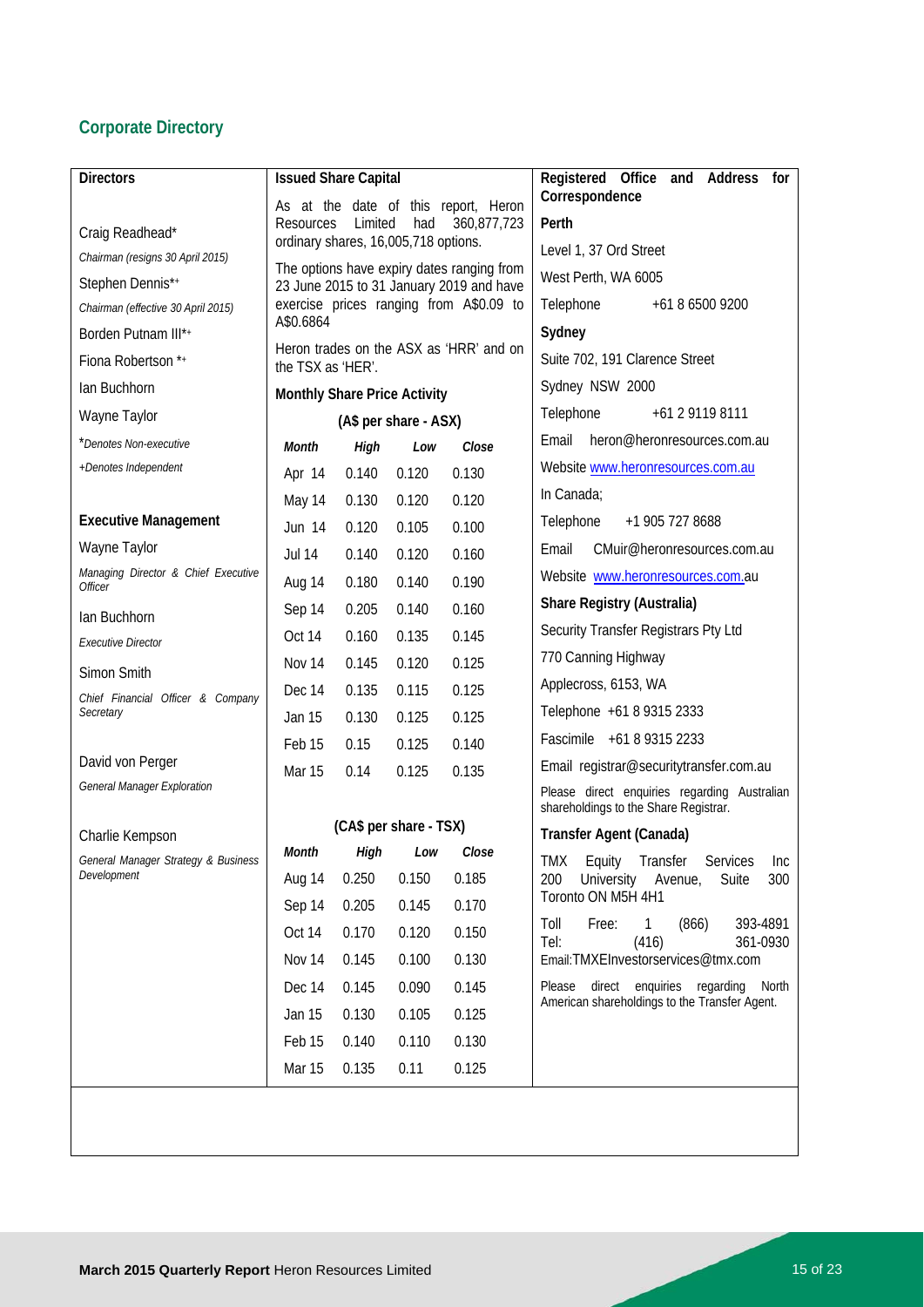### **Appendix 5B**

### **MINING EXPLORATION ENTITY QUARTERLY REPORT**

| Name of entity                                                                                                                                                                                                                                                                                                                                                                                          |                               |                                       |  |  |  |
|---------------------------------------------------------------------------------------------------------------------------------------------------------------------------------------------------------------------------------------------------------------------------------------------------------------------------------------------------------------------------------------------------------|-------------------------------|---------------------------------------|--|--|--|
| <b>HERON RESOURCES LIMITED</b>                                                                                                                                                                                                                                                                                                                                                                          |                               |                                       |  |  |  |
| ABN                                                                                                                                                                                                                                                                                                                                                                                                     | Quarter ended                 |                                       |  |  |  |
| 30 068 263 098                                                                                                                                                                                                                                                                                                                                                                                          | 31 March 2015                 |                                       |  |  |  |
| <b>Consolidated statement of cash flows</b>                                                                                                                                                                                                                                                                                                                                                             |                               |                                       |  |  |  |
|                                                                                                                                                                                                                                                                                                                                                                                                         |                               |                                       |  |  |  |
| Cash flows related to operating activities                                                                                                                                                                                                                                                                                                                                                              | <b>Current Qtr</b><br>\$A'000 | Year to Date<br>(9 months)<br>\$A'000 |  |  |  |
| Receipts from product sales and related debtors<br>1.1<br>1.2<br>Payments for: (a)<br>production<br>development<br>(b)<br>administration<br>(c)<br>Dividends received<br>1.3<br>1.4<br>Interest and other items of similar nature received<br>1.5<br>Interest and other costs of finance paid<br>Taxes (paid)/refunded<br>1.6<br>1.7<br>Other-GST                                                       | (1, 165)<br>227<br>523        | (2,970)<br>784<br>523                 |  |  |  |
| <b>Net Operating Cash Flows</b>                                                                                                                                                                                                                                                                                                                                                                         | (415)                         | (1,663)                               |  |  |  |
| Cash flows related to investing activities<br>1.8<br>Payment for purchases of: (a)<br>prospects<br>equity investment<br>(b)<br>other fixed assets<br>(c)<br>(d)<br>exploration activities<br>Proceeds from sale of:<br>1.9<br>(a)<br>prospects<br>(b)<br>equity investment<br>(c) other fixed assets<br>1.10 Loans to other entities - TriAusMin converting note<br>1.11 Loans repaid by other entities | (15)<br>(54)<br>(1,937)       | (393)<br>(83)<br>(5, 285)<br>89       |  |  |  |
|                                                                                                                                                                                                                                                                                                                                                                                                         |                               |                                       |  |  |  |
| <b>Net Investing Cash Flows</b>                                                                                                                                                                                                                                                                                                                                                                         | (69)                          | (5,672)                               |  |  |  |
| 1.12 Total operating and investing cash flows<br>(carried forward)                                                                                                                                                                                                                                                                                                                                      | (2, 421)                      | (7, 335)                              |  |  |  |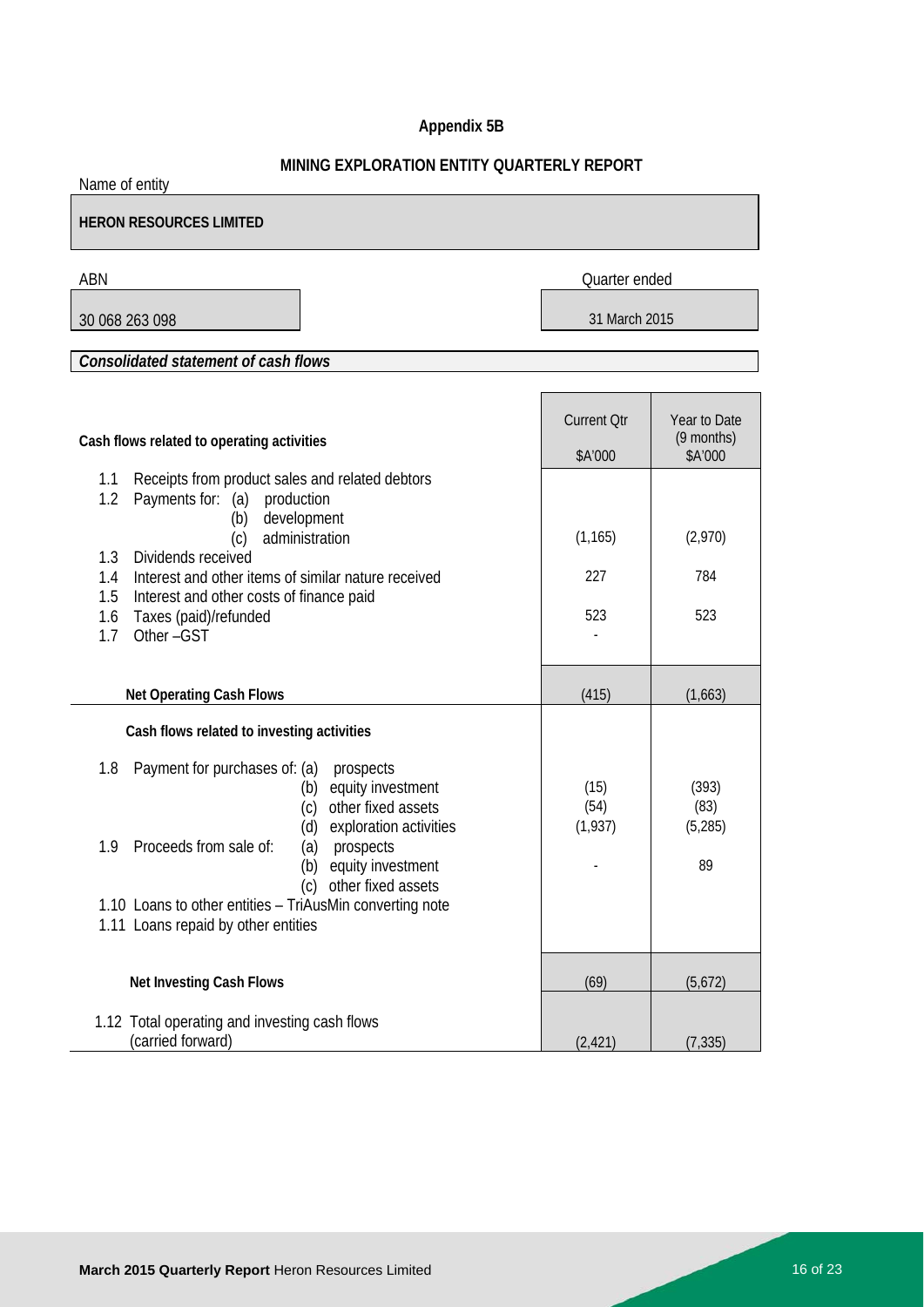| 1.12 Total operating and investing cash flows<br>(brought forward)                                                                                                                                                                           | (2, 421) | (7, 335)      |
|----------------------------------------------------------------------------------------------------------------------------------------------------------------------------------------------------------------------------------------------|----------|---------------|
| Cash flows related to financing activities                                                                                                                                                                                                   |          |               |
| 1.13 Proceeds from the issue of shares, options, etc.<br>1.14 Proceeds from the sale of forfeited shares<br>1.15 Proceeds from borrowings<br>1.16 Repayment of borrowings<br>1.17 Dividends paid<br>1.18 Other (provide details if material) |          |               |
| Net financing cash flows                                                                                                                                                                                                                     |          |               |
| Net increase (decrease) in cash held                                                                                                                                                                                                         | (2, 421) | (7, 335)      |
| 1.19 Cash at beginning of quarter/year<br>1.20 Cash acquired via TriAusMin acquisition                                                                                                                                                       | 28,316   | 32,915<br>315 |
| 1.21 Cash at end of quarter                                                                                                                                                                                                                  | 25,895   | 25,895        |

 **Payments to directors of the entity and associates of the directors, payments to related entities of the entity and associates of the related entities** 

|                                                                       | <b>Current Qtr</b><br>\$A'000 |
|-----------------------------------------------------------------------|-------------------------------|
| 1.22 Aggregate amount of payments to the parties included in item 1.2 | 307                           |
| 1.23 Aggregate amount of loans to the parties included in item 1.10   |                               |

1.24 Explanation necessary for an understanding of the transactions

| Director's fees, salaries and superannuation (A\$250,280).               |
|--------------------------------------------------------------------------|
| Provision of legal services by director related entity (A\$38,370)       |
| Provision of office accommodation by director related entity (A\$18,450) |

#### **Non-cash financing and investing activities**

- 2.1 Details of financing and investing transactions which have had a material effect on consolidated assets and liabilities but did not involve cash flows
- 2.2 Details of outlays made by other entities to establish or increase their share in projects in which the reporting entity has an interest

See attached schedule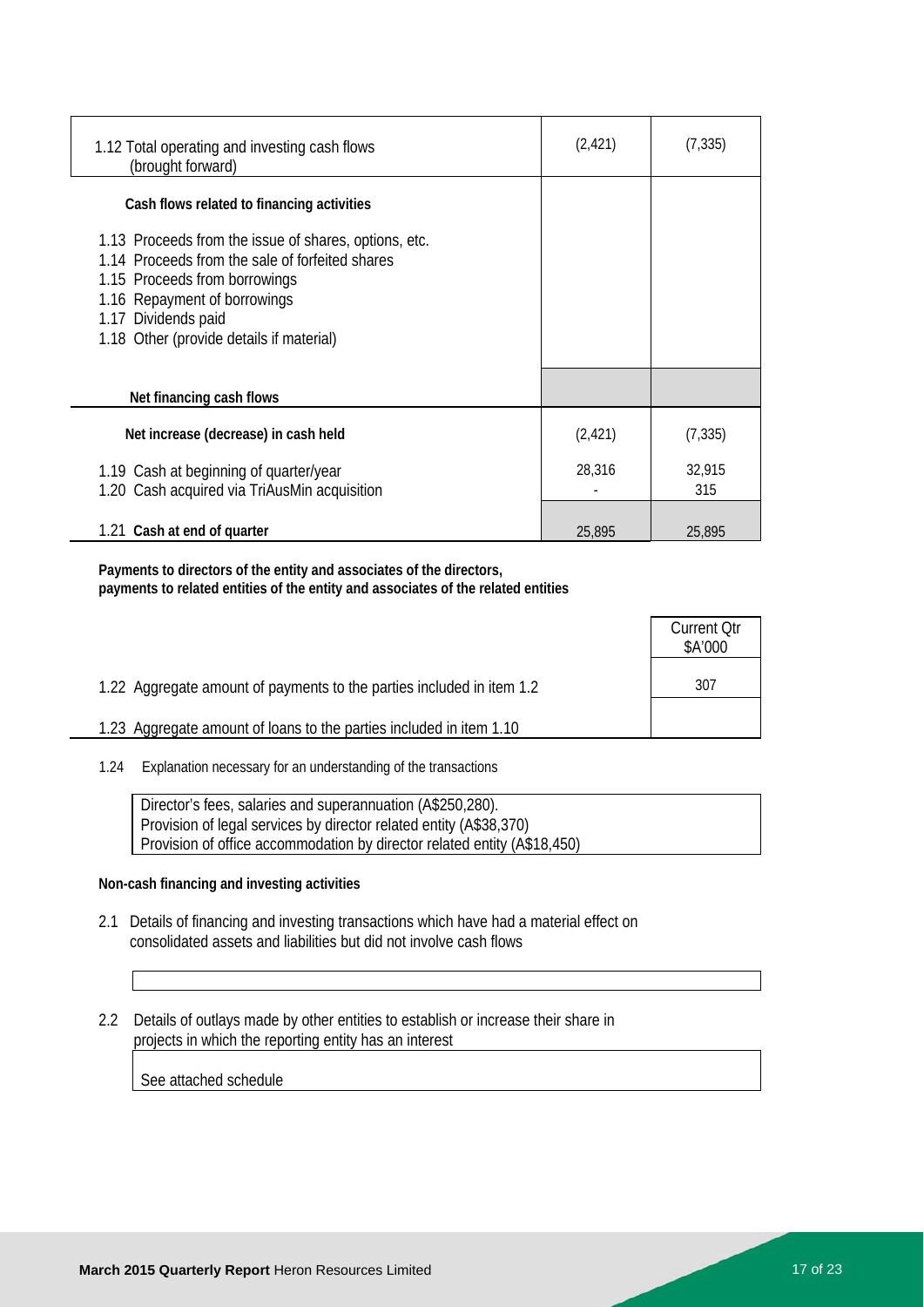#### **Financing facilities available**

*Add notes as necessary for an understanding of the position*

| Loan facilities<br>3 1          | Amount available<br>\$A'000 | Amount used<br>\$A'000 |
|---------------------------------|-----------------------------|------------------------|
|                                 |                             |                        |
| 3.2 Credit standby arrangements |                             |                        |

### **Estimated cash outflows for next quarter**

| Estimated cash outflows for next quarter |         |
|------------------------------------------|---------|
|                                          | \$A'000 |
| Exploration and evaluation<br>4.1        | 2,000   |
| 4.2 Development                          |         |
| 4.3 Production                           |         |
| 4.4 Administration                       | 850     |
| Total                                    | 2,850   |

### **Reconciliation of cash**

| Reconciliation of cash at the end of the quarter (as<br>shown in the consolidated statement of cash flows) to<br>related items in the accounts as follows. | <b>Current Ouarter</b><br>\$A'000 | <b>Previous Ouarter</b><br>\$A'000 |
|------------------------------------------------------------------------------------------------------------------------------------------------------------|-----------------------------------|------------------------------------|
| 5.1 Cash on hand and at bank                                                                                                                               | 734                               | 254                                |
| 5.2 Deposits at call                                                                                                                                       | 24.785                            | 27.638                             |
| 5.3 Bank Overdraft                                                                                                                                         |                                   |                                    |
| 5.4 Other (provide details)<br>Property Rental bond<br>Environmental bonds                                                                                 | 47<br>329                         | 47<br>377                          |
| Total: cash at end of quarter (Item 1.21)                                                                                                                  | 25.895                            | 28,316                             |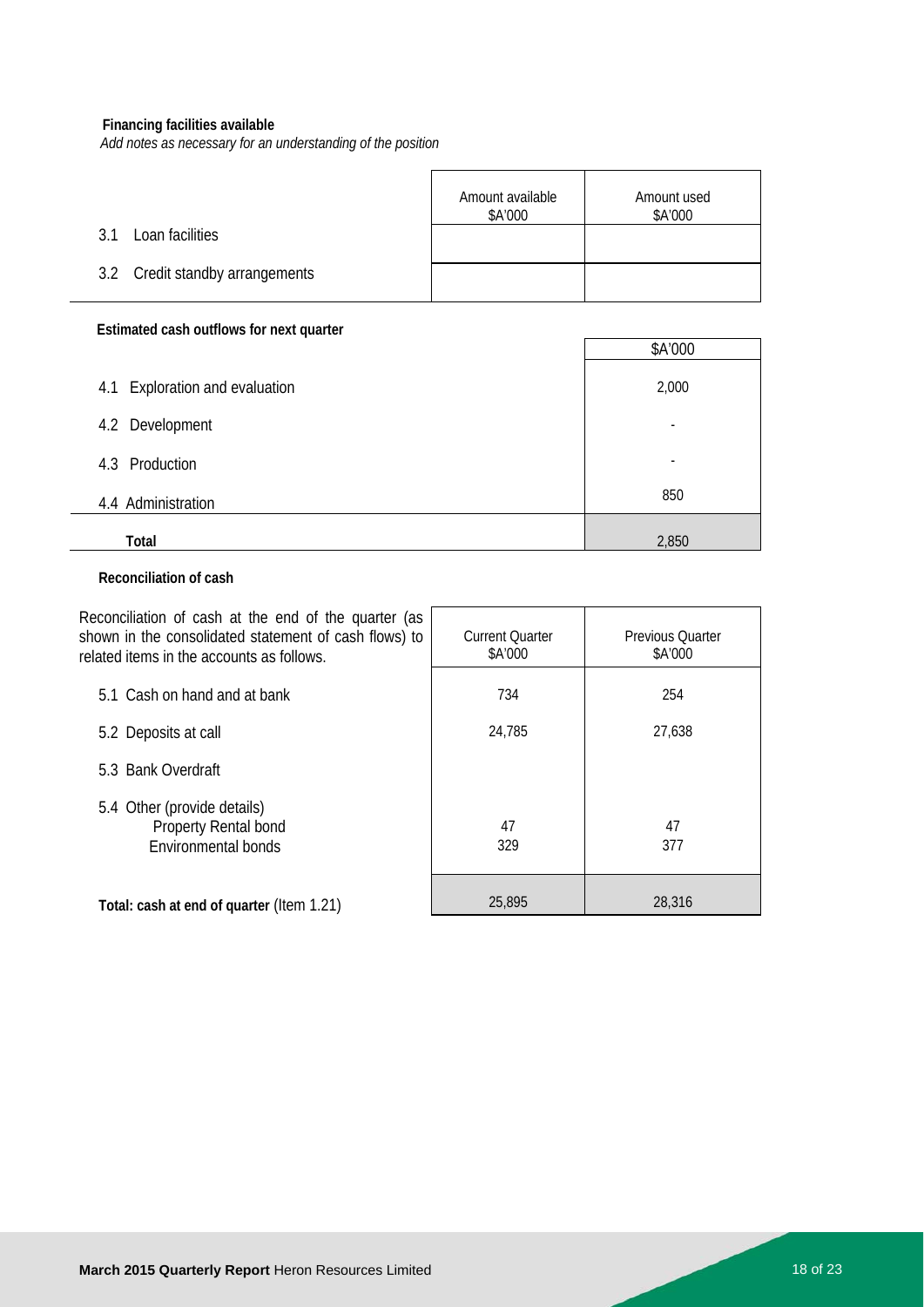### **6.1 Interests in Mining Tenements transferred, relinquished, withdrawn, reduced or lapsed.**

| Tenement  | Location                      | Nature of Interest     | % Beginning of Quarter | % At end of Quarter |
|-----------|-------------------------------|------------------------|------------------------|---------------------|
| E29/00710 | 104km WNW of Menzies, WA      | 100.0                  | 100.0                  | 0                   |
| E30/00368 | 130km N of Southern Cross, WA | 100.0                  | 100.0                  | $\overline{0}$      |
| E29/00736 | 104km WNW of Menzies, WA      | 100.0                  | 100.0                  | $\overline{0}$      |
| E25/00510 | 36km ENE of Kalgoorlie, WA    | 100.0                  | Pending                | 0                   |
| P24/04203 | 75km NW of Kalgoorlie, WA     | 100.0                  | 100.0                  | $\overline{0}$      |
| P24/04204 | 75km NW of Kalgoorlie, WA     | 100.0                  | 100.0                  | $\mathbf 0$         |
| P24/04205 | 75km NW of Kalgoorlie, WA     | 100.0                  | 100.0                  | $\overline{0}$      |
| P24/04206 | 75km NW of Kalgoorlie, WA     | 100.0                  | 100.0                  | $\mathbf 0$         |
| P24/04219 | 70km NW of Kalgoorlie, WA     | 100.0                  | 100.0                  | $\overline{0}$      |
| P24/04220 | 70km NW of Kalgoorlie, WA     | 100.0                  | 100.0                  | $\boldsymbol{0}$    |
| P24/04221 | 75km NW of Kalgoorlie, WA     | 100.0                  | 100.0                  | $\overline{0}$      |
| P24/04208 | 75km NW of Kalgoorlie, WA     | 100.0                  | 100.0                  | $\overline{0}$      |
| E15/01405 | 60km NE of Norseman, WA       | 100.0                  | Pending                | $\mathbf 0$         |
| E15/01406 | 65kn NE of Norseman, WA       | 100.0                  | Pending                | $\mathbf 0$         |
| E63/01678 | 42km ENE of Norseman, WA      | 100.0                  | Pending                | $\overline{0}$      |
| E28/02372 | 86km NE of Norseman, WA       | 100.0                  | Pending                | $\mathbf 0$         |
| P24/04243 | 75km NW of Kalgoorlie, WA     | 100.0                  | 100.0                  | $\mathbf 0$         |
| E29/00936 | 91km NNW of Kalgoorlie, WA    | 100.0                  | Pending                | $\overline{0}$      |
| M24/00917 | 75km NW of Kalgoorlie, WA     | 100.0                  | 100.0                  | $\mathbf 0$         |
| E39/01817 | 170km NNE of Kalgoorlie, WA   | 100.0                  | Pending                | $\overline{0}$      |
| E28/02324 | 69km NE of Norseman, WA       | 100.0                  | Pending                | $\mathbf 0$         |
| P24/04207 | 75km NW of Kalgoorlie, WA     | 100.0                  | 100.0                  | $\overline{0}$      |
| P24/04488 | 71km NW of Kalgoorlie, WA     | Rights to 100% Ni only | 100.0                  | $\mathbf 0$         |
| P24/04202 | 75km NW of Kalgoorlie, WA     | 100.0                  | 100.0                  | $\overline{0}$      |
| E63/01670 | 80km ENE of Norseman, WA      | 100.0                  | Pending                | $\overline{0}$      |
| EL8223    | 41km E Cobar, NSW             | 100.0                  | 100.0                  | $\mathbf 0$         |
| EL8057    | 50km E of Cobar, NSW          | 100.0                  | 100.0                  | $\mathbf 0$         |

### **Changes in interests in mining tenements**

### **Interests in Mining Tenements acquired or increased**

| Tenement  | Location                | Nature of Interest          | % Beginning of<br>Quarter | % At end of Quarter |
|-----------|-------------------------|-----------------------------|---------------------------|---------------------|
| E39/01872 | 170km NNE of Kalgoorlie | Registered Applicant        |                           | Pending             |
| E39/01854 | 70km NW of Laverton     | Registered Applicant        |                           | Pending             |
| E28/02532 | 69km NE of Norseman     | Registered Applicant        |                           | Pending             |
| EL8337    | Woodlawn                | Registered Applicant        |                           | 100                 |
| EL8356    | 59km WSW of Tottenham   | Registered Applicant        |                           | 100                 |
| EL8353    | 7.5km SE of Woodlawn    | <b>Registered Applicant</b> |                           | 100                 |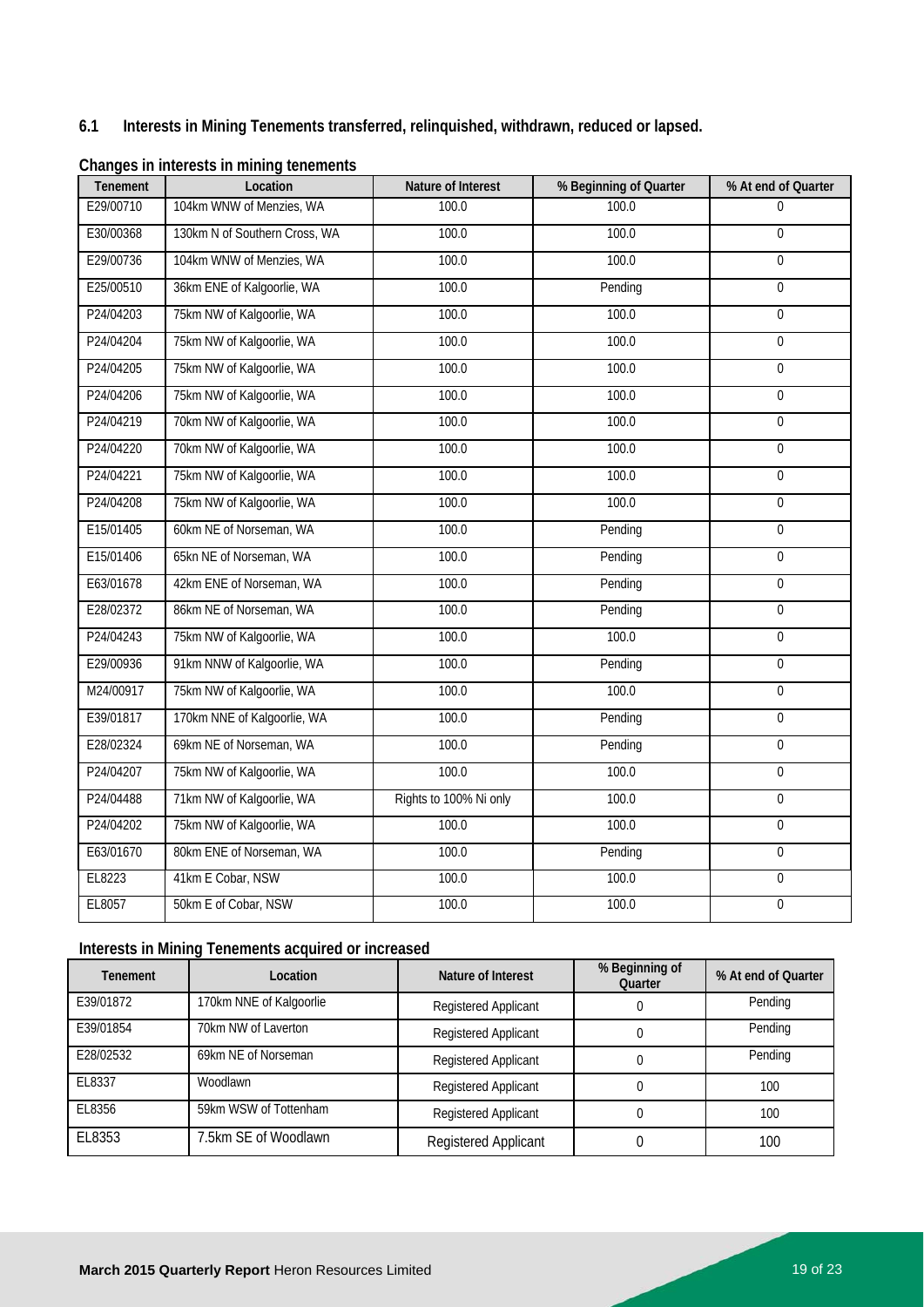#### **Issued and quoted securities at end of current quarter**

 *Description includes rate of interest and any redemption or conversion rights together with prices and dates.* 

|                                                                                                                                                                     | Total<br>number                                                                                                                                                                                          | Number<br>quoted                                                                                                           | Issue price per<br>security<br>(see note 3)<br>$($ \$)                                                                                                                             | Amount paid up per<br>security (see note 3)<br>$($ \$)                                                                                                                                                                                              |
|---------------------------------------------------------------------------------------------------------------------------------------------------------------------|----------------------------------------------------------------------------------------------------------------------------------------------------------------------------------------------------------|----------------------------------------------------------------------------------------------------------------------------|------------------------------------------------------------------------------------------------------------------------------------------------------------------------------------|-----------------------------------------------------------------------------------------------------------------------------------------------------------------------------------------------------------------------------------------------------|
| 7.1 Preference securities                                                                                                                                           |                                                                                                                                                                                                          |                                                                                                                            |                                                                                                                                                                                    |                                                                                                                                                                                                                                                     |
| (description)<br>7.2 Changes during Quarter<br>Increases through share<br>(a)<br>issues<br>Decreases through returns<br>(b)<br>of capital, buybacks,<br>redemptions |                                                                                                                                                                                                          |                                                                                                                            |                                                                                                                                                                                    |                                                                                                                                                                                                                                                     |
| Ordinary securities                                                                                                                                                 | 360,877,723                                                                                                                                                                                              | 360,877,723                                                                                                                |                                                                                                                                                                                    |                                                                                                                                                                                                                                                     |
| 7.3 Changes during Quarter *<br>Increases through share<br>(a)<br>issues<br>Decreases through returns<br>(b)<br>of capital, buybacks                                |                                                                                                                                                                                                          |                                                                                                                            |                                                                                                                                                                                    |                                                                                                                                                                                                                                                     |
| 7.4 Convertible debt securities<br>(description)                                                                                                                    |                                                                                                                                                                                                          |                                                                                                                            |                                                                                                                                                                                    |                                                                                                                                                                                                                                                     |
| 7.5 Changes during Quarter<br>(a) Increases through issues<br>Decreases through<br>(b)<br>securities matured,<br>converted                                          |                                                                                                                                                                                                          |                                                                                                                            |                                                                                                                                                                                    |                                                                                                                                                                                                                                                     |
| 7.6 Options                                                                                                                                                         |                                                                                                                                                                                                          |                                                                                                                            | <b>Exercise Price</b>                                                                                                                                                              | <b>Expiry Date</b>                                                                                                                                                                                                                                  |
| (description<br>and<br>conversion<br>factor)                                                                                                                        | 5,000,000<br>2,500,000<br>2,500,000<br>333,333<br>333,334<br>1,000,000<br>1,000,000<br>1,000,000<br>135,907<br>85,836<br>21,459<br>21,459<br>21,459<br>214,592<br>57,224<br>21,459<br>858,369<br>858,369 | Nil<br>Nil<br>Nil<br>Nil<br>Nil<br>Nil<br>Nil<br>Nil<br>Nil<br>Nil<br>Nil<br>Nil<br>Nil<br>Nil<br>Nil<br>Nil<br>Nil<br>Nil | \$0.6864<br>\$0.27<br>\$0.31<br>\$0.27<br>\$0.31<br>\$0.22<br>\$0.27<br>\$0.31<br>\$0.14<br>\$0.27<br>\$0.58<br>\$0.22<br>\$0.15<br>\$0.23<br>\$0.23<br>\$0.27<br>\$0.37<br>\$0.09 | 7/09/2016<br>23/06/2015<br>23/06/2016<br>16/01/2016<br>16/01/2017<br>5/03/2016<br>5/03/2017<br>5/03/2018<br>23/10/2017<br>27/06/2016<br>23/06/2015<br>13/06/2017<br>13/03/2018<br>18/11/2015<br>21/11/2017<br>4/02/2017<br>19/03/2016<br>20/11/2018 |
|                                                                                                                                                                     | 21,459                                                                                                                                                                                                   | Nil                                                                                                                        | \$0.17                                                                                                                                                                             | 22/02/2018                                                                                                                                                                                                                                          |
|                                                                                                                                                                     | 21,459                                                                                                                                                                                                   | Nil                                                                                                                        | \$0.09                                                                                                                                                                             | 31/01/2019                                                                                                                                                                                                                                          |
| 7.7 Issued during Quarter                                                                                                                                           | Nil                                                                                                                                                                                                      | Nil                                                                                                                        |                                                                                                                                                                                    |                                                                                                                                                                                                                                                     |
| 7.8 Exercised during Quarter                                                                                                                                        |                                                                                                                                                                                                          |                                                                                                                            |                                                                                                                                                                                    |                                                                                                                                                                                                                                                     |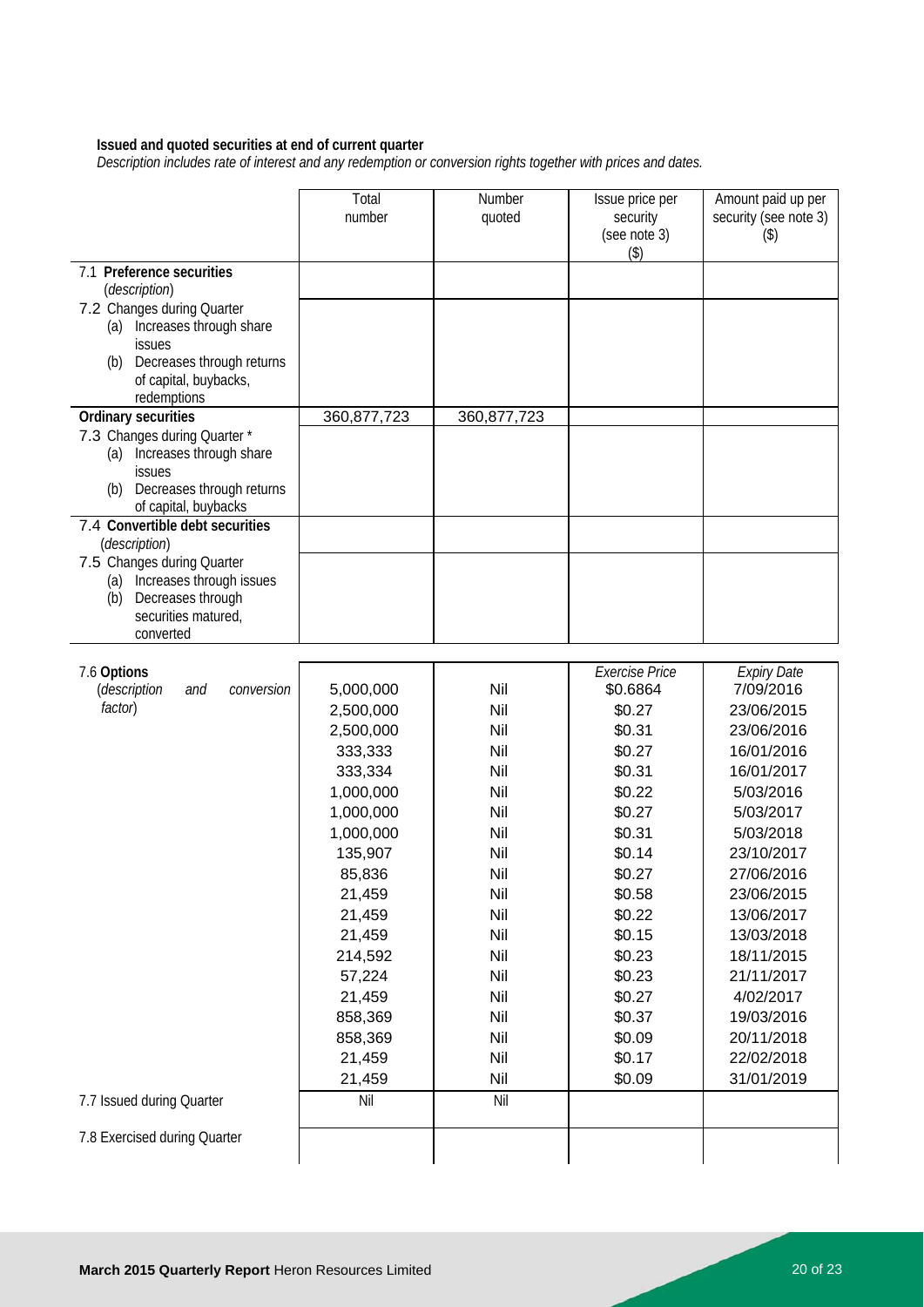| 7.9 Expired during Quarter            | 333,333<br>57,226<br>28,613 | N/A<br>N/A<br>N/A | \$0.22<br>\$0.14<br>\$0.23 | 16/1/2015<br>23/10/2017<br>21/11/2017 |
|---------------------------------------|-----------------------------|-------------------|----------------------------|---------------------------------------|
| 7.10 Debentures<br>(totals only)      |                             |                   |                            |                                       |
| 7.11 Unsecured notes<br>(totals only) |                             |                   |                            |                                       |

**Compliance 2.2 Details of outlays made by other entities to establish or increase their share in projects in which the reporting entity has an interest.** 

*Nothing to report* 

#### **Compliance Statement**

- 1. This statement has been prepared under accounting policies which comply with accounting standards as defined in the Corporations Act or other standards acceptable to ASX (see note 4).
- 2. This statement does give a true and fair view of the matters disclosed.

|             | rite                     |             |       |           |  |
|-------------|--------------------------|-------------|-------|-----------|--|
| Sign here:  |                          |             | Date: | 30/4/2015 |  |
|             | <b>Company Secretary</b> |             |       |           |  |
| Print name: |                          | Simon Smith |       |           |  |

#### **Notes**

- 1. The Quarterly Report is to provide a basis for informing the market how the entity's activities have been financed for the past Quarter and the effect on its cash position. An entity wanting to disclose additional information is encouraged to do so, in a note or notes attached to this report.
- 2. The "Nature of Interest" (items 6.1 and 6.2) includes options in respect of interests in mining tenements acquired, exercised or lapsed during the reporting period. If the entity is involved in a joint venture agreement and there are conditions precedent which will change its percentage interest in a mining tenement, it should disclose the change of percentage interest and conditions precedent in the list required for items 6.1 and 6.2.
- 3. **Issued and quoted securities** The issue price and amount paid up is not required in items 7.1 and 7.3 for fully paid securities.
- 4. The definitions in, and provisions of, *AASB 1022: Accounting for Extractive Industries* and *AASB 1026: Statement of Cash Flows* apply to this report.
- 5. **Accounting Standards** ASX will accept, for example, the use of International Accounting Standards for foreign entities. If the standards used do not address a topic, the Australian standard on that topic (if any) must be complied with.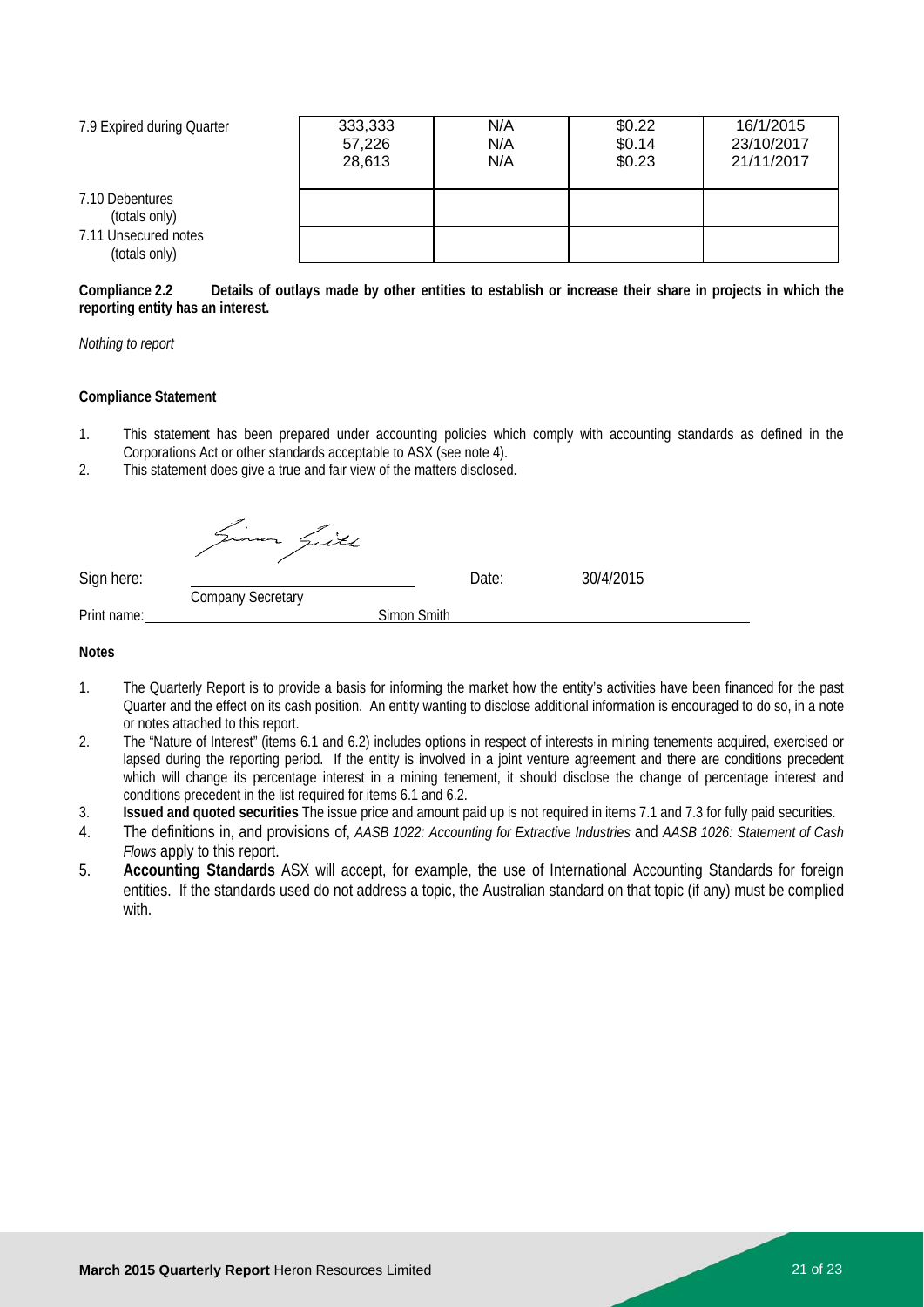| anie |  |
|------|--|
|      |  |

# **Heron Resources Ltd Tenement Schedule for March 2015 Quarterly Report**

| Tenement  | Location                | <b>Heron</b><br>Interest (%) | <b>Status</b> | N<br>O<br>e    | <b>Tenement</b> | Location                | Heron<br><b>Interest</b><br>(%) | <b>Status</b> | N<br>$\mathbf{o}$<br>t<br>е |
|-----------|-------------------------|------------------------------|---------------|----------------|-----------------|-------------------------|---------------------------------|---------------|-----------------------------|
| E16/00332 | 62km NW of Kalgoorlie   | 100 of Ni only               | Live          | 3              | M25/00187       | 40km E of Kalgoorlie    | 100                             | Live          |                             |
| E25/00510 | 36km ENE of Kalgoorlie  | 100                          | Pending       |                | M25/00207       | 40km E of Kalgoorlie    | 100 Ni Lat                      | Live          | 6                           |
| E27/00524 | 67km NE of Kalgoorlie   | 100                          | Pending       |                | M25/00209       | 40km E of Kalgoorlie    | 100 Ni Lat                      | Live          | 6                           |
| E27/00529 | 72km NE of Kalgoorlie   | 100                          | Live          |                | M25/00210       | 40km E of Kalgoorlie    | 100 Ni Lat                      | Live          | 6                           |
| E28/01224 | 63km NE of Kalgoorlie   | 100                          | Live          |                | M25/00220       | 40km E of Kalgoorlie    | 100 Ni Lat                      | Live          | 6                           |
| E28/02311 | 70km E of Norseman      | 100                          | Pending       |                | M25/00234       | 40km E of Kalgoorlie    | 100 Ni Lat                      | Live          | 6                           |
| E29/00850 | 105km NNW of Kalgoorlie | 100                          | Live          |                | M27/00395       | 68km NE of Kalgoorlie   | 100                             | Live          |                             |
| E29/00889 | 78km NW of Kalgoorlie   | 100                          | Pending       |                | M28/00199       | 65km NE of Kalgoorlie   | 100                             | Live          |                             |
| E29/00934 | 67km NNW of Kalgoorlie  | 100                          | Pending       |                | M28/00201       | 65km NE of Kalgoorlie   | 100                             | Live          |                             |
| E29/00941 | 140km NNW of Kalgoorlie | 100                          | Live          |                | M28/00205       | 66km NE of Kalgoorlie   | 100                             | Live          |                             |
| E31/01092 | 140km NNE of Kalgoorlie | 100                          | Pending       |                | M29/00167       | 87km NNW of Kalgoorlie  | 100                             | Live          |                             |
| E39/01706 | 70km NW of Laverton     | 100                          | Pending       |                | M29/00202       | 86km NNW of Kalgoorlie  | 100                             | Live          |                             |
| E39/01757 | 70km NW of Laverton     | 100                          | Pending       |                | M29/00214       | 100km NNW of Kalgoorlie | 100                             | Live          |                             |
| E39/1872  | 170km NNE of Kalgoorlie | 100                          | Pending       |                | M29/00272       | 77km NNW of Kalgoorlie  | 100                             | Live          |                             |
| E63/01355 | 80km ENE of Norseman    | 100                          | Live          |                | M29/00278       | 74km NNW of Kalgoorlie  | 100                             | Live          |                             |
| E63/01518 | 70km E of Norseman      | 100                          | Live          |                | M29/00312       | 78km NW of Kalgoorlie   | 100                             | Live          |                             |
| E63/01699 | 68km ENE of Norseman    | 100                          | Pending       |                | M29/00416       | 90km NNW of Kalgoorlie  | 87.5                            | Live          |                             |
| E70/02801 | 85km NW of Albany       | 100                          | Live          |                | M29/00423       | 76km NNW of Kalgoorlie  | 100                             | Pending       |                             |
| E70/04543 | 105km NW of Albany      | 100                          |               |                | M31/00475       | 129km NE of Kalgoorlie  | 100                             | Live          | 5                           |
| M24/00541 | 67km NNW of Kalgoorlie  | 100                          | Live          |                | M31/00477       | 129km NE of Kalgoorlie  | 100                             | Live          | $\sqrt{5}$                  |
| M24/00634 | 78km NW of Kalgoorlie   | 100                          | Live          |                | M31/00479       | 129km NE of Kalgoorlie  | 100                             | Live          | $\sqrt{5}$                  |
| M24/00658 | 75km NW of Kalgoorlie   | 100                          | Live          |                | M31/00483       | 146km NNE of Kalgoorlie | 100                             | Live          | 5                           |
| M24/00660 | 75km NW of Kalgoorlie   | 100                          | Live          |                | P16/02811       | 100km NNW of Kalgoorlie | 100                             | Live          | $\mathbf{1}$                |
| M24/00663 | 75km NW of Kalgoorlie   | 100                          | Live          |                | P24/04395       | 70km NW of Kalgoorlie   | 100                             | Live          |                             |
| M24/00664 | 75km NW of Kalgoorlie   | 100                          | Live          |                | P24/04396       | 70km NW of Kalgoorlie   | 100                             | Live          |                             |
| M24/00665 | 75km NW of Kalgoorlie   | 90                           | Live          | 2              | P24/04400       | 70km NW of Kalgoorlie   | 100                             | Live          |                             |
| M24/00683 | 78km NW of Kalgoorlie   | 100                          | Live          |                | P24/04401       | 70km NW of Kalgoorlie   | 100                             | Live          |                             |
| M24/00686 | 75km NW of Kalgoorlie   | 100                          | Live          |                | P24/04402       | 70km NW of Kalgoorlie   | 100                             | Live          |                             |
| M24/00731 | 70km NNW of Kalgoorlie  | 100                          | Live          | $\overline{4}$ | P24/04403       | 70km NW of Kalgoorlie   | 100                             | Live          |                             |
| M24/00732 | 70km NNW of Kalgoorlie  | 100                          | Live          | 4              | P24/04653       | 75km NW of Kalgoorlie   | 100                             | Live          |                             |
| M24/00744 | 75km NNW of Kalgoorlie  | 100                          | Live          |                | P25/02062       | 40km E of Kalgoorlie    | 100 Ni Lat                      | Live          | 6                           |
| M24/00757 | 63km NW of Kalgoorlie   | 100                          | Live          |                | P25/02171       | 40km E of Kalgoorlie    | 100 Ni Lat                      | Live          | 6                           |
| M24/00772 | 71km NW of Kalgoorlie   | 100                          | Live          |                | P25/02251       | 40km E of Kalgoorlie    | 100                             | Live          |                             |
| M24/00778 | 70km NNW of Kalgoorlie  | 100                          | Live          | $\overline{4}$ | P25/02252       | 40km E of Kalgoorlie    | 100 Ni Lat                      | Live          | 6                           |
| M24/00797 | 78km NW of Kalgoorlie   | 100                          | Live          |                | P25/02253       | 40km E of Kalgoorlie    | 100 Ni Lat                      | Live          | 6                           |
| M24/00845 | 71km NW of Kalgoorlie   | 100 of Ni only               | Live          | 3              | P25/02254       | 40km E of Kalgoorlie    | 100 Ni Lat                      | Live          | 6                           |
| M24/00846 | 71km NW of Kalgoorlie   | 100 of Ni only               | Live          | 3              | P25/02255       | 40km E of Kalgoorlie    | 100 Ni Lat                      | Live          | 6                           |
| M24/00847 | 71km NW of Kalgoorlie   | 100 of Ni only               | Live          | 3              | P25/02256       | 40km E of Kalgoorlie    | 100 Ni Lat                      | Live          | 6                           |
| M24/00848 | 71km NW of Kalgoorlie   | 100 of Ni only               | Live          | 3              | P25/02257       | 40km E of Kalgoorlie    | 100 Ni Lat                      | Live          | 6                           |
| M24/00915 | 78km NW of Kalgoorlie   | 100                          | Live          |                | P25/02258       | 40km E of Kalgoorlie    | 100 Ni Lat                      | Live          | 6                           |
| M24/00916 | 78km NW of Kalgoorlie   | 100                          | Live          |                | P29/02264       | 90km NNW of Kalgoorlie  | 100                             | Live          |                             |
| M25/00059 | 34km E of Kalgoorlie    | 100 Ni Lat                   | Live          | 6              | P29/02265       | 90km NNW of Kalgoorlie  | 100                             | Live          |                             |
| M25/00134 | 40km E of Kalgoorlie    | 100 Ni Lat                   | Live          | 6              | P29/02266       | 90km NNW of Kalgoorlie  | 100                             | Live          |                             |
| M25/00145 | 40km E of Kalgoorlie    | 100 Ni Lat                   | Live          | 6              | P29/02267       | 90km NNW of Kalgoorlie  | 100                             | Live          |                             |
| M25/00151 | 38km E of Kalgoorlie    | 100                          | Live          |                | P31/02038       | 113km NE of Kalgoorlie  | 100                             | Pending       |                             |
| M25/00161 | 40km E of Kalgoorlie    | 100 Ni Lat                   | Live          | 6              | P31/02039       | 113km NE of Kalgoorlie  | 100                             | Pending       |                             |
| M25/00162 | 40km E of Kalgoorlie    | 100 Ni Lat                   | Live          | 6              | P31/02040       | 113km NE of Kalgoorlie  | 100                             | Pending       |                             |
| M25/00171 | 40km E of Kalgoorlie    | 100 Ni Lat                   | Live          | 6              | P31/02040       | 113km NE of Kalgoorlie  | 100                             | Pending       |                             |